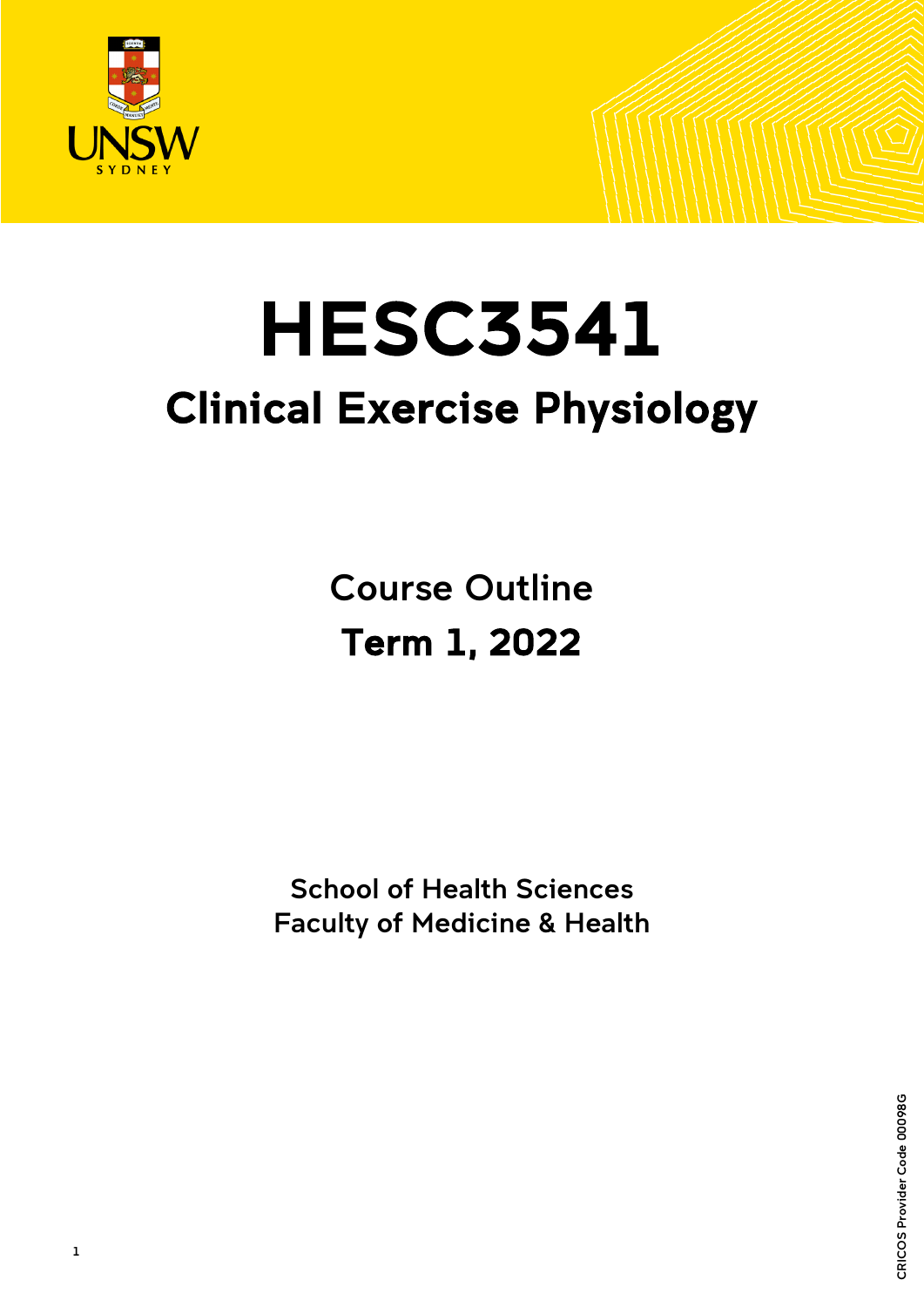# **Table of Contents**

| 1. Staff                                                                      | 3        |
|-------------------------------------------------------------------------------|----------|
| 2. Course information                                                         | 4        |
| 2.1 Course summary                                                            | 4        |
| 2.2 Course aims                                                               | 4        |
| 2.3 Course learning outcomes (CLO)                                            | 4        |
| 2.4 Relationship between course and program learning outcomes and assessments | 5        |
| 3. Strategies and approaches to learning                                      | 6        |
| 3.1 Learning and teaching activities                                          | 6        |
| 3.2 Expectations of students                                                  | 6        |
| 4. Course schedule and structure                                              | 7        |
| 5. Assessment                                                                 | 8        |
| 5.1 Assessment tasks                                                          | 8        |
| 5.2 Assessment criteria and standards                                         | 8        |
| Descriptors of Competencies assessed                                          | 10       |
| Descriptors of Competencies assessed<br>Descriptors of Competencies assessed  | 12<br>14 |
| Descriptors of Competencies assessed                                          | 16       |
| 5.3 Submission of assessment tasks                                            | 20       |
| 5.4. Feedback on assessment                                                   | 20       |
| 6. Academic integrity, referencing and plagiarism                             | 21       |
| 7. Readings and resources                                                     | 21       |
| 8. Administrative matters                                                     | 21       |
| 9. Additional support for students                                            | 22       |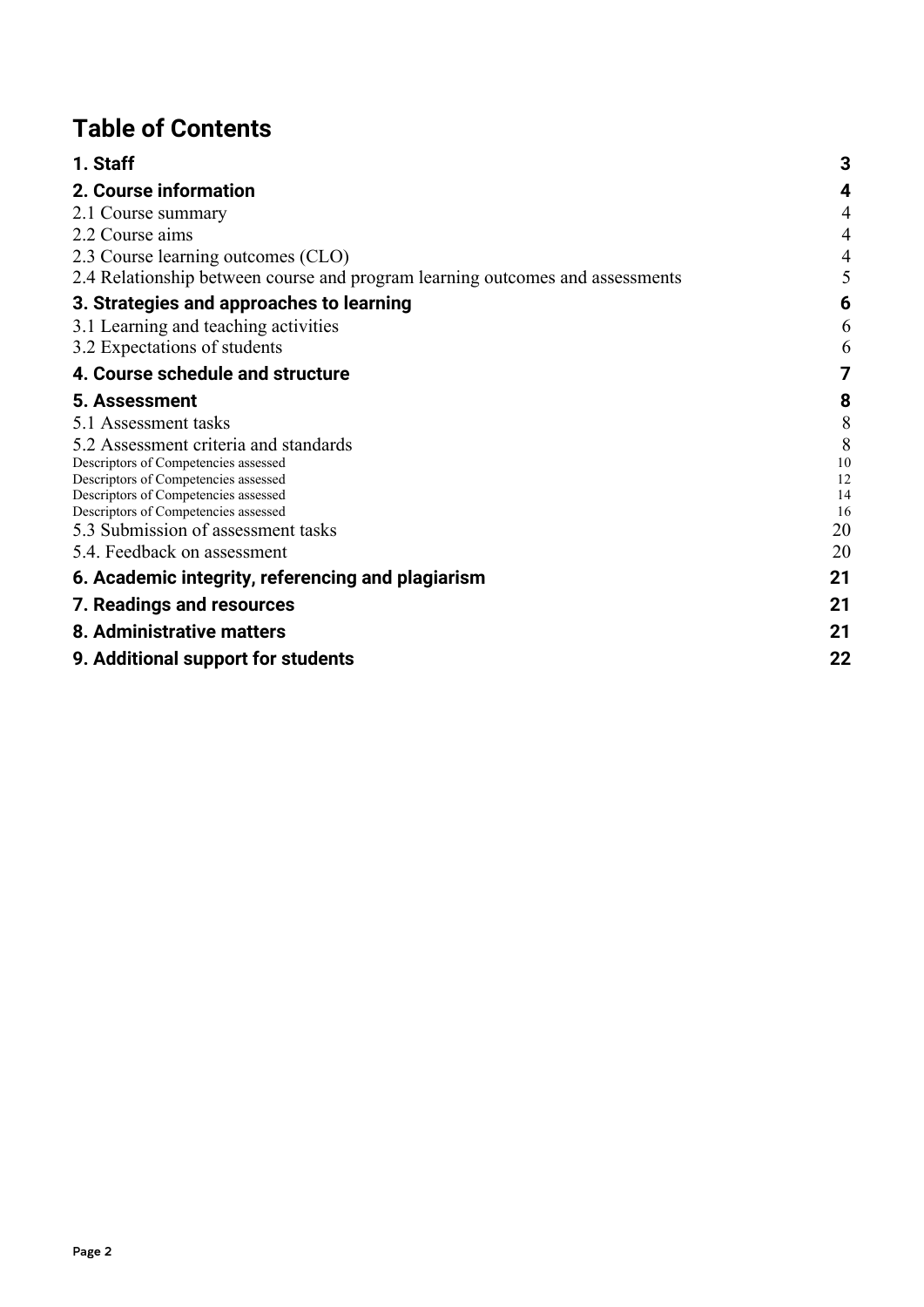# <span id="page-2-0"></span>1. Staff

| <b>Position</b>    | <b>Name</b>              | Email                                       | <b>Consultation</b><br>times and<br>locations | <b>Contact Details</b> |
|--------------------|--------------------------|---------------------------------------------|-----------------------------------------------|------------------------|
| Course<br>Convenor | David Simar              | d.simar@unsw.ed<br>u.au                     | By appointment<br>on Teams                    | 0290651046             |
|                    | <b>Matthew Jones</b>     | matthew.jones@u<br>nsw.edu.au               | By appointment<br>on Teams                    | 0293480032             |
| Lecturers          | Belinda Parmenter        | $b$ .parmenter@uns<br>w.edu.au              |                                               |                        |
|                    | Carolyn Broderick        | c.broderick@unsw<br>.edu.au                 |                                               |                        |
|                    | Kate Drury               | k.drury@unsw.edu<br>.au                     |                                               |                        |
|                    | <b>Cristan Herbert</b>   | c.herbert@unsw.e<br>du.au                   |                                               |                        |
|                    | Callum Baker             | callum.baker@uns<br>w.edu.au                |                                               |                        |
|                    | Shafagh Waters           | shafagh.waters@u<br>nsw.edu.au              |                                               |                        |
| <b>Tutors</b>      | Harrison Hansford        | h.hansford@unsw.<br>edu.au                  |                                               |                        |
|                    | <b>Imtiaz Desai</b>      | i.desai@unsw.edu.<br>au                     |                                               |                        |
|                    | Chiara<br>Mastrogiovanni | c.mastrogiovanni<br>@unsw.edu.au            |                                               |                        |
|                    | Lauren Wheatley          | lauren.wheatley@<br>student.unsw.edu.a<br>u |                                               |                        |
|                    | Nancy van Doorn          | n.vandoorn@unsw<br>.edu.au                  |                                               |                        |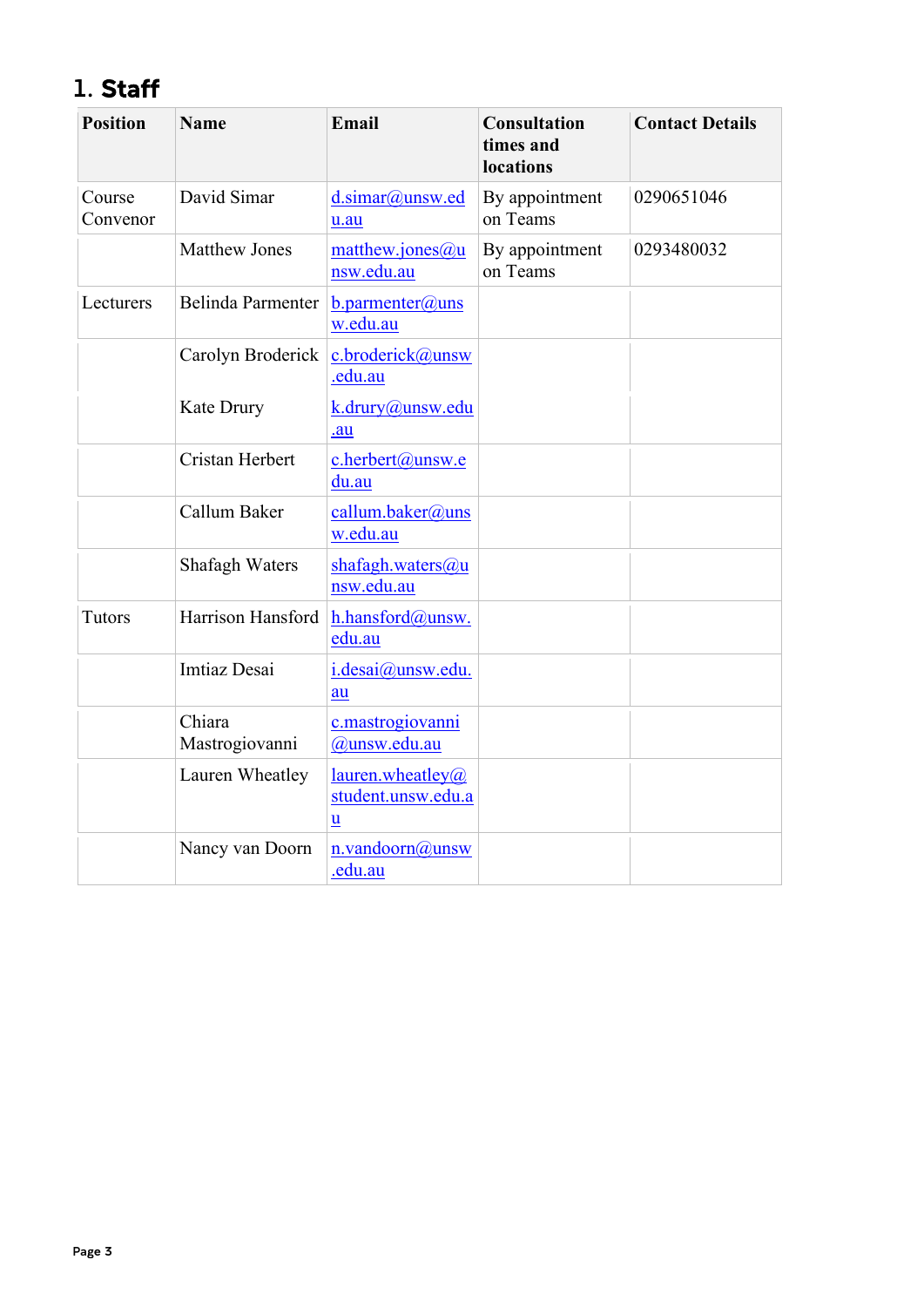# <span id="page-3-0"></span>2. Course information

Units of credit: 6 Pre-requisite(s): HESC2501, PHSL2502, PATH2202 or PATH2201, PHSL2501 Teaching times and locations: *<http://timetable.unsw.edu.au/2022/HESC3541.html>*

## <span id="page-3-1"></span>2.1 Course summary

This course will provide you information about the epidemiology and the pathophysiology of respiratory, metabolic, cardiovascular and immune diseases. You will gain knowledge of how to set up and implement exercise testing and programming in these special populations to provide symptomatic relief, as well as to manage the underlying disease. You will also learn how to manage the interaction between exercise and medications in these special populations. By the end of the term you will be able to successfully use exercise testing and programming in individuals with these diseases to improve their health and quality of life. The teaching and learning approaches used in this course will include problembased learning as well as more traditional evidence-based information provided during the lectures.

### <span id="page-3-2"></span>2.2 Course aims

- 1. To provide knowledge on the epidemiology and the pathophysiology of respiratory, metabolic, cardiovascular and immune disorders
- 2. Develop an understanding of the specificity of those populations based on their symptoms and treatments and their exercise limitations
- 3. Develop practical skills necessary for the assessment of the exercise capacity and the prescription of exercise in those populations
- 4. Develop competencies in exercise testing interpretation

## <span id="page-3-3"></span>2.3 Course learning outcomes (CLO)

At the successful completion of this course you (the student) should be able to:

- 1. Describe the physiological mechanisms responsible for the development of the chronic diseases addressed in this course, as well as the medications used to manage these diseases
- 2. Identify exercise limitations and contraindications to exercise associated with the chronic diseases addressed in this course
- 3. Administer pre-exercise screening and safely conduct exercise testing, including monitoring of the cardio-respiratory function at rest and during exercise and recovery
- 4. Collect, analyse and interpret data from exercise testing to construct individualised exercise programs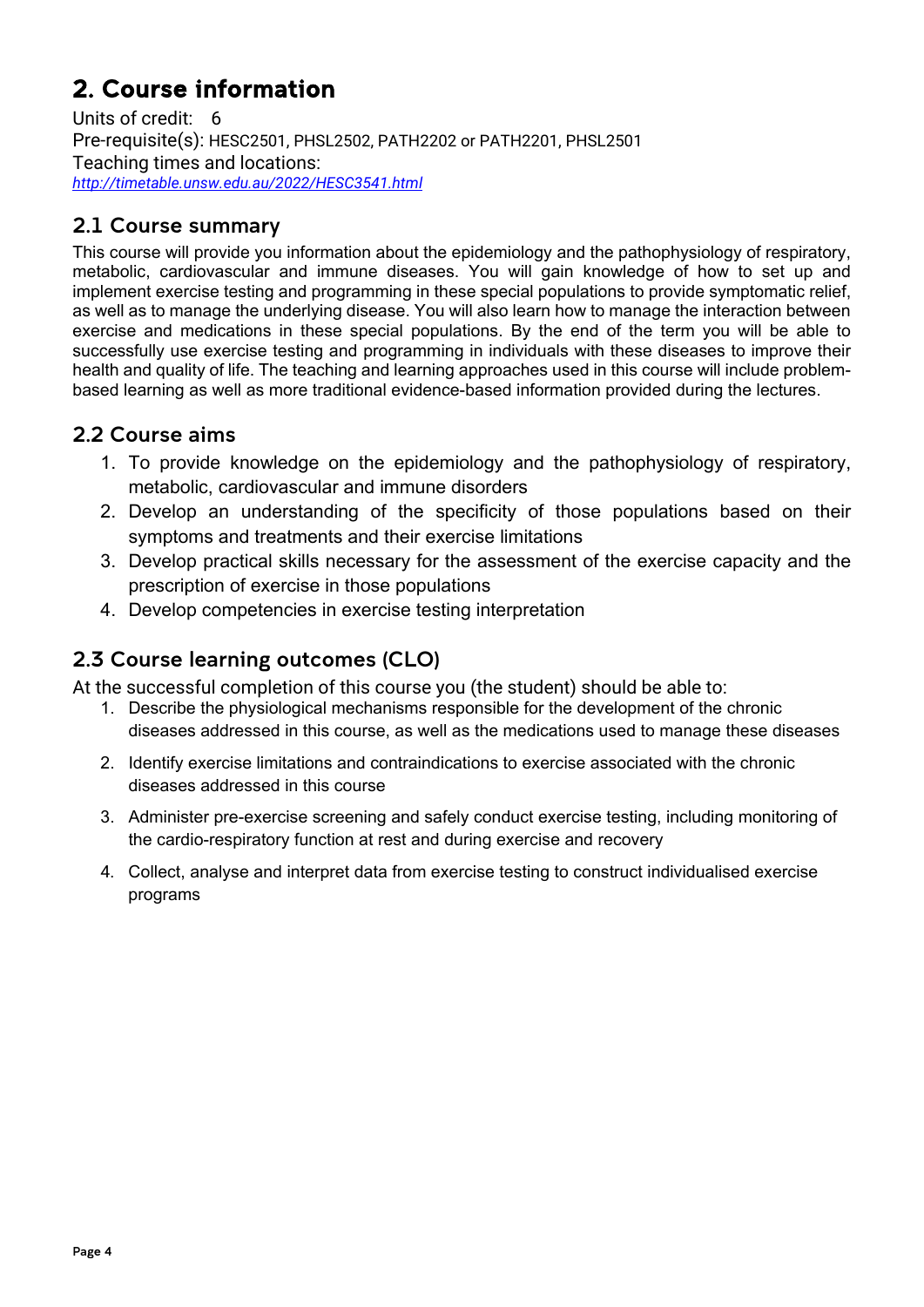## <span id="page-4-0"></span>2.4 Relationship between course and program learning outcomes and assessments

| Course<br><b>Learning</b><br><b>Outcome</b><br>(CLO) | <b>LO Statement</b>                                                                                                                                                                             | Program<br>Learning<br><b>Outcome (PLO)</b> | <b>Related Tasks</b><br>& Assessment |
|------------------------------------------------------|-------------------------------------------------------------------------------------------------------------------------------------------------------------------------------------------------|---------------------------------------------|--------------------------------------|
| CLO <sub>1</sub>                                     | Describe the physiological<br>mechanisms responsible for the<br>development of the chronic<br>diseases addressed in this course,<br>as well as the medications used to<br>manage these diseases | [PLO1, 4, 5]                                | 1, 2, 5                              |
| CLO <sub>2</sub>                                     | Identify exercise limitations and<br>contraindications to exercise<br>associated with the chronic<br>diseases addressed in this course                                                          | [PLO1, 4, 5]                                | 2, 4, 5                              |
| CLO <sub>3</sub>                                     | Administer pre-exercise screening<br>and safely conduct exercise testing,<br>including monitoring of the cardio-<br>respiratory function at rest and<br>during exercise and recovery            | [PLO2, 3]                                   | 3, 4                                 |
| CLO <sub>4</sub>                                     | Collect, analyse and interpret data<br>from exercise testing to construct<br>individualised exercise programs                                                                                   | [PLO2, 3]                                   | 3, 4, 5                              |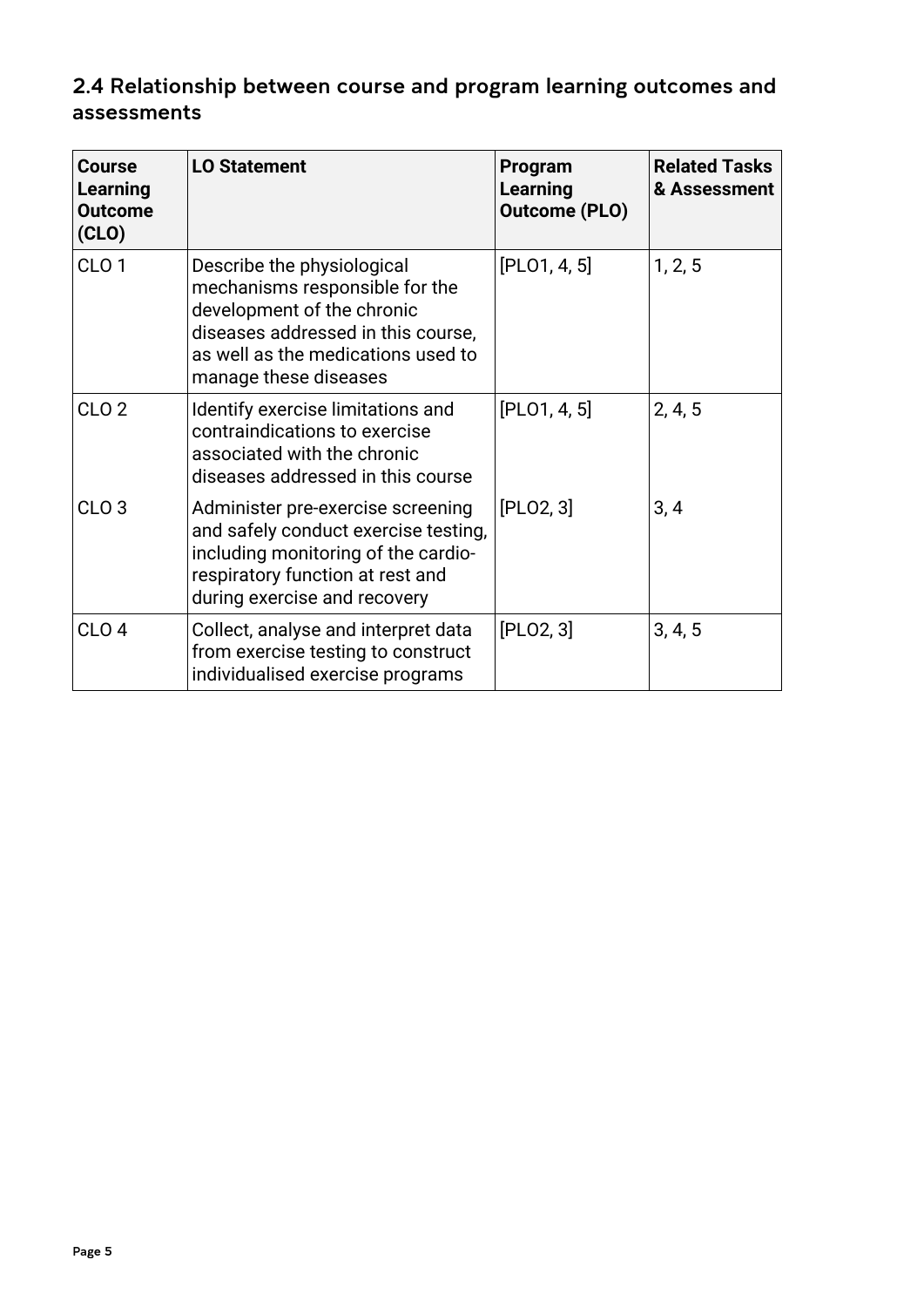# <span id="page-5-0"></span>3. Strategies and approaches to learning

## <span id="page-5-1"></span>3.1 Learning and teaching activities

**Online lectures** – These lectures will provide you information on the epidemiology, the pathophysiology and treatment of respiratory, metabolic, cardiovascular and immune diseases. This information will be used to inform exercise testing and prescription in those populations, taking into account the specificity of each populations and the interaction with the medications used.

Lecture notes will be available in PDF format and recordings accessible on **Moodle.**

**Tutorials** – During the tutorials, a problem-based learning strategy will be used to discuss testing exercise capacity in specific populations. These tutorials will also help you to learn how to use scientific literature to improve exercise testing and prescription in these populations and how to analyse data collected during exercise tests.

**Practicals** – During the practicals you will learn clinical skills concerning exercise testing in clinical conditions that will consist of:

- lung function assessment (spirometry)
- cardiac activity monitoring (electrocardiography)
- exploring the metabolic and respiratory adaptations (gas analysis)

## <span id="page-5-2"></span>3.2 Expectations of students

Students are reminded that UNSW recommends that a 6 units-of-credit course should involve about 150 hours of study and learning activities. The formal learning activities total approximately 50 hours throughout the term and students are expected (and strongly recommended) to do at least the same number of hours of additional study.

Attendance is expected at all lectures, practicals and tutorials for this course. Attendance at all practicals, tutorials and clinicals will be recorded. Students who do not participate in these sessions for any reason other than medical or misadventure, will be marked absent and will be awarded a grade of FAIL for the entire course. If absent for medical reasons, a medical certificate must be lodged with the lecturer within 7 days of the time period of the certificate's expiry. No consideration will be given after this time. In the event that students cannot attend lectures live, recording will be made available on Moodle.

Students are expected to review the required readings before attending the corresponding classes as described in the Handbook.

Students who require an appointment with the course convenors can contact them by email or using the Course Discussion Board in Moodle.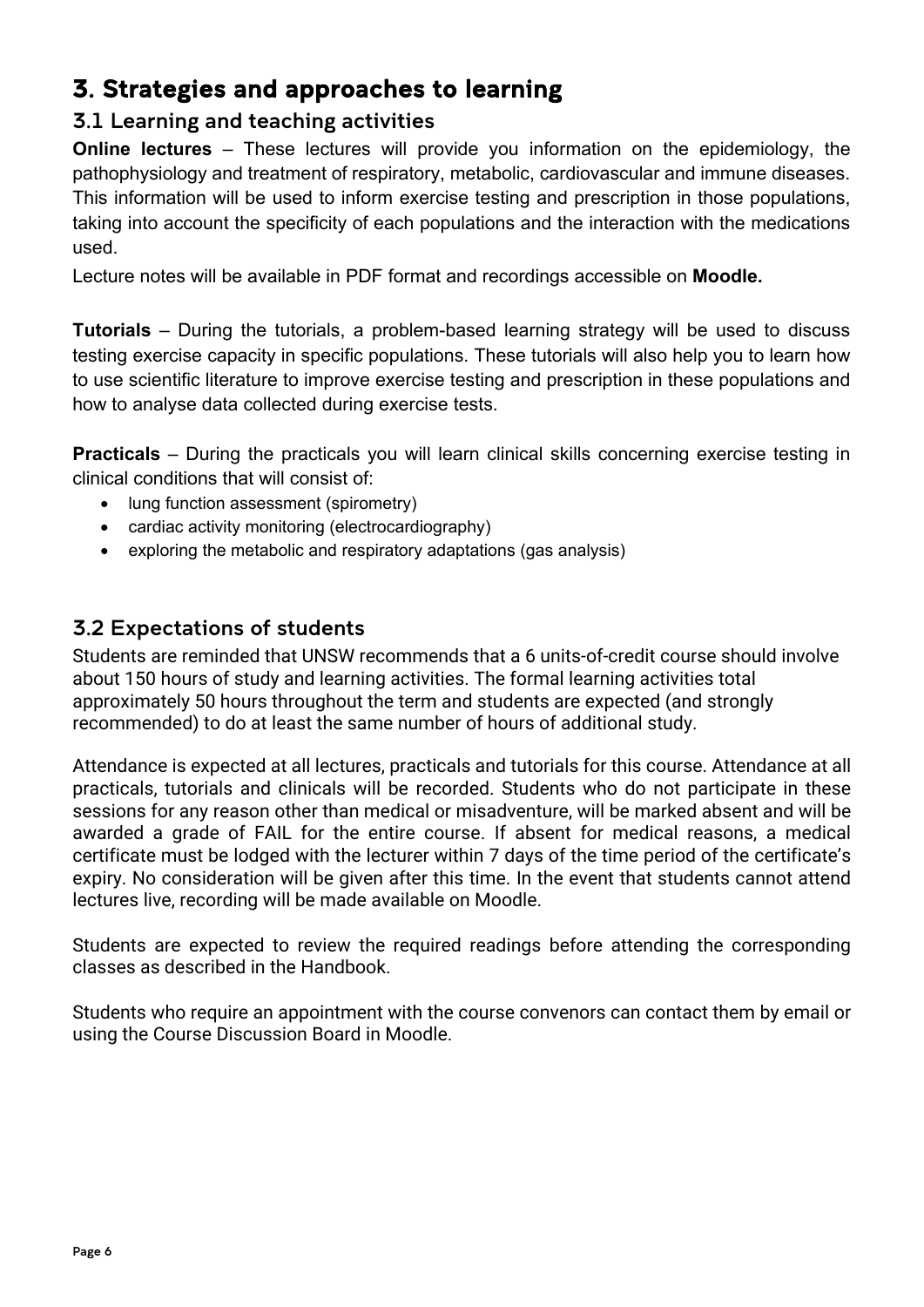# 4. Course schedule and structure

| Week                       | Date      | Lecture 1              | Lecture 2               | Lecture 3               | <b>Tutorial</b>     | Laboratory                         |
|----------------------------|-----------|------------------------|-------------------------|-------------------------|---------------------|------------------------------------|
|                            |           | Wednesday 5-6pm        | Thursday 1-2pm          | Thursday 3-4pm          | Tuesday 2-4pm       | Thursday 9-11am                    |
|                            |           |                        |                         |                         | Thursday 4-6pm      | Wed 9-11am / 11am-1pm /<br>$2-4pm$ |
| $\boldsymbol{\mathcal{L}}$ | $14/02 -$ | Asthma - CH            | Cystic fibrosis - SW    | Chronic obstructive     | Exercise testing in | Pulmonary function                 |
|                            | 18/02     |                        |                         | pulmonary diseases -    | clinical population | assessment                         |
|                            |           |                        |                         | <b>DS</b>               |                     |                                    |
| $\overline{2}$             | $21/02 -$ | Exercise testing in    | Exercise programming    | Insulin resistance and  | <b>ECG</b>          | Introduction to exercise           |
|                            | 25/02     | respiratory diseases - | in respiratory diseases | type 2 diabetes - CBa   |                     | testing                            |
|                            |           | <b>DS</b>              | $-$ DS                  |                         |                     |                                    |
| $\mathfrak{Z}$             | $28/02 -$ | T2D case study - CBa   | Exercise testing in     | Exercise programming    | Maximal exercise    | Introduction to exercise           |
|                            | 04/03     |                        | metabolic diseases -    | in metabolic diseases - | testing             | testing                            |
|                            |           |                        | CBa                     | CBa                     |                     |                                    |
| $\overline{4}$             | $07/03 -$ | Hypertension - CBa     | Endothelial             | Hypertension case       | Exercise testing in | <b>Testing Aerobic capacity</b>    |
|                            | 11/03     |                        | dysfunction &           | study - CBa             | metabolic diseases  |                                    |
|                            |           |                        | Atherosclerosis - BC    |                         |                     |                                    |
| $\sqrt{5}$                 | $14/03 -$ | Mid term exam          | Peripheral arterial     | Peripheral arterial     |                     | Testing Aerobic capacity           |
|                            | 18/03     |                        | $diseases - BP$         | diseases: case study -  |                     |                                    |
|                            |           |                        |                         | <b>BP</b>               |                     |                                    |
| 6                          | $21/03 -$ |                        |                         |                         |                     |                                    |
|                            | 25/03     |                        |                         |                         |                     |                                    |
| $\overline{7}$             | $28/03 -$ | Coronary artery        | Coronary artery         | Chronic heart failure - |                     | Testing metabolic                  |
|                            | 01/04     | diseases - KD          | diseases: case study -  | KD                      |                     | adaptations                        |
|                            |           |                        | <b>KD</b>               |                         |                     |                                    |
| 8                          | $04/04 -$ | Cardiac Rehabilitation | Cardiac Rehabilitation  | Cancer:                 | Data Analysis       | Testing metabolic                  |
|                            | 08/04     | - KD                   | - KD                    | $pathophysiology - DS$  |                     | adaptations                        |
| 9                          | $11/04 -$ | Cancer:                | Rehabilitation in       | Rehabilitation in       | Report preparation  |                                    |
|                            | 15/04     | $pathophysiology - DS$ | paediatric cancer - CB  | Cancer - DS             |                     |                                    |
| 10                         | $18/04 -$ | Immunology - DS        | Immune system and       | <b>HIV/AIDS - DS</b>    |                     |                                    |
|                            | 22/04     |                        | exercise - DS           |                         |                     |                                    |

<span id="page-6-0"></span>Exam Period: 29 April – 12 May Supplementary Exam Period: 23 May – 27 May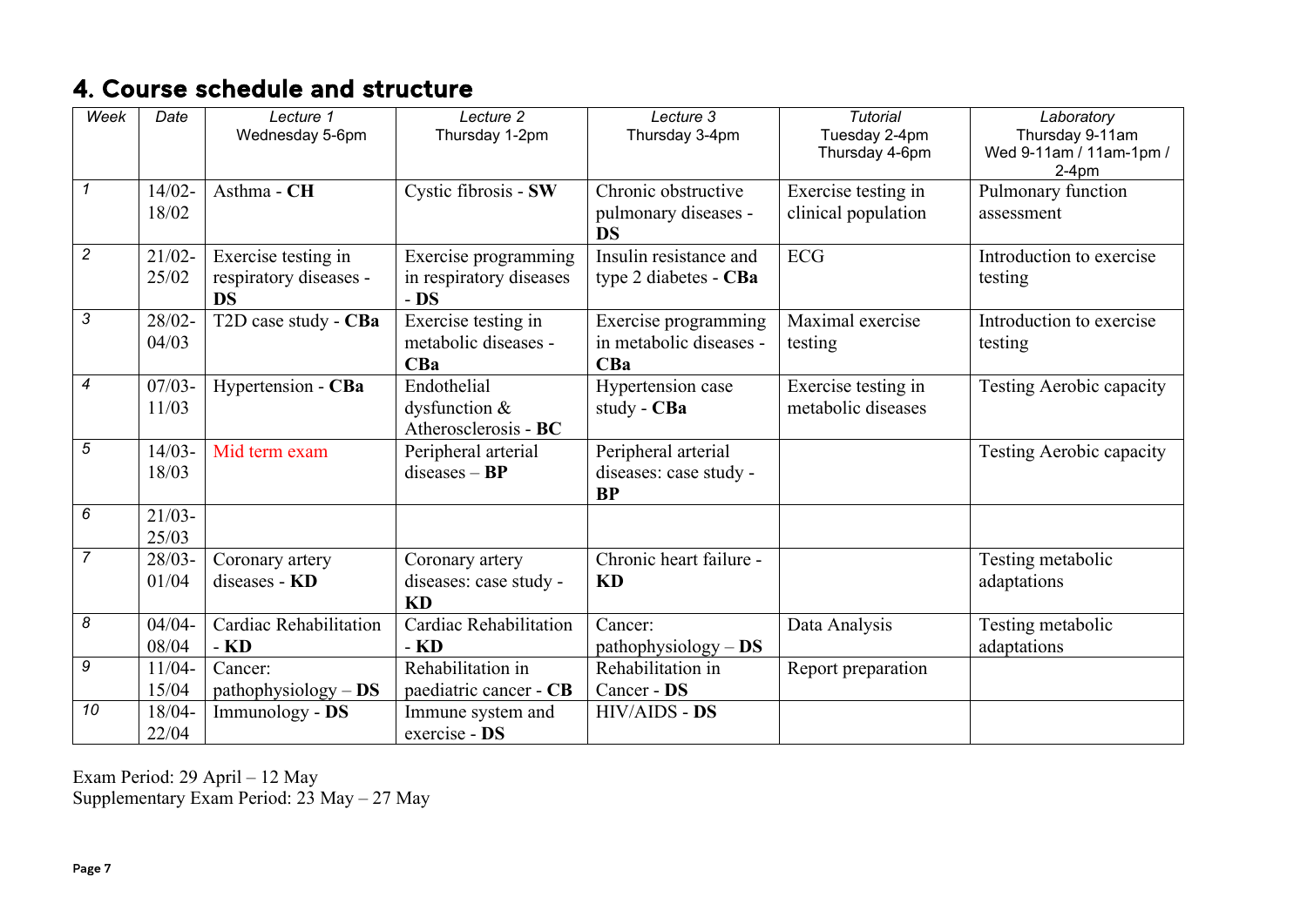# <span id="page-7-0"></span>5. Assessment

## <span id="page-7-1"></span>5.1 Assessment tasks

| <b>Assessment task</b>                                                              | Length            | Weight | <b>Mark</b> | Due date and time                                |
|-------------------------------------------------------------------------------------|-------------------|--------|-------------|--------------------------------------------------|
| <b>Assessment 1: Quizzes</b><br>(short answer questions)                            | 15 <sub>min</sub> | $0\%$  | 0           | Weeks 2, 4, 8, 10                                |
| <b>Assessment 2: Mid Term</b><br>Exam (short answer<br>questions)                   | 50 <sub>min</sub> | 20%    | 42          | Week 5<br>(Wednesday<br>16/03/2022, 5pm)         |
| <b>Assessment 3: Clinical Skills</b><br><b>Assessment (Practical</b><br>Assessment) | N.A.              | 15%    | 45          | Weeks 7/8 (during<br>usual practical<br>session) |
| <b>Assessment 4: Report on</b><br><b>Exercise Testing</b>                           | 4 pages           | 25%    | 100         | Week 10 (Friday<br>22/04/2022, 4pm)              |
| <b>Assessment 5: Final Exam</b><br>(short answer questions)                         | 2 <sub>h</sub>    | 40%    | 100         | Examination<br>Period                            |

#### **Further information**

UNSW grading system:<https://student.unsw.edu.au/grades> UNSW assessment policy:<https://student.unsw.edu.au/assessment>

### <span id="page-7-2"></span>5.2 Assessment criteria and standards

#### **Assessment 1:** Online Quizzes (Weeks 2, 4, 8, 10).

Online quizzes offered at the end of each block of lectures on the four main topics (respiratory disorders, metabolic disorders, cardiovascular disorders and immune disorders) to test your knowledge on the information delivered on these topics. Answers will need to be submitted through Moodle.

#### **Assessment 2:** Mid Term Exam

This exam will test your knowledge on the diseases pathophysiology, the effects of exercise on the pathologies or symptoms and the potential interactions with medications in respiratory or metabolic disorders.

#### **Assessment 3:** Clinical Skills Assessment (Practical Assessment)

This assessment will evaluate your skills in performing critical clinical tasks during an exercise test. You will get the opportunity to perform practice runs before being assessed during the 'testing metabolic adaptations' lab. The skills you will be assessed on will be randomly assigned. The marking criteria for each skill can be found below.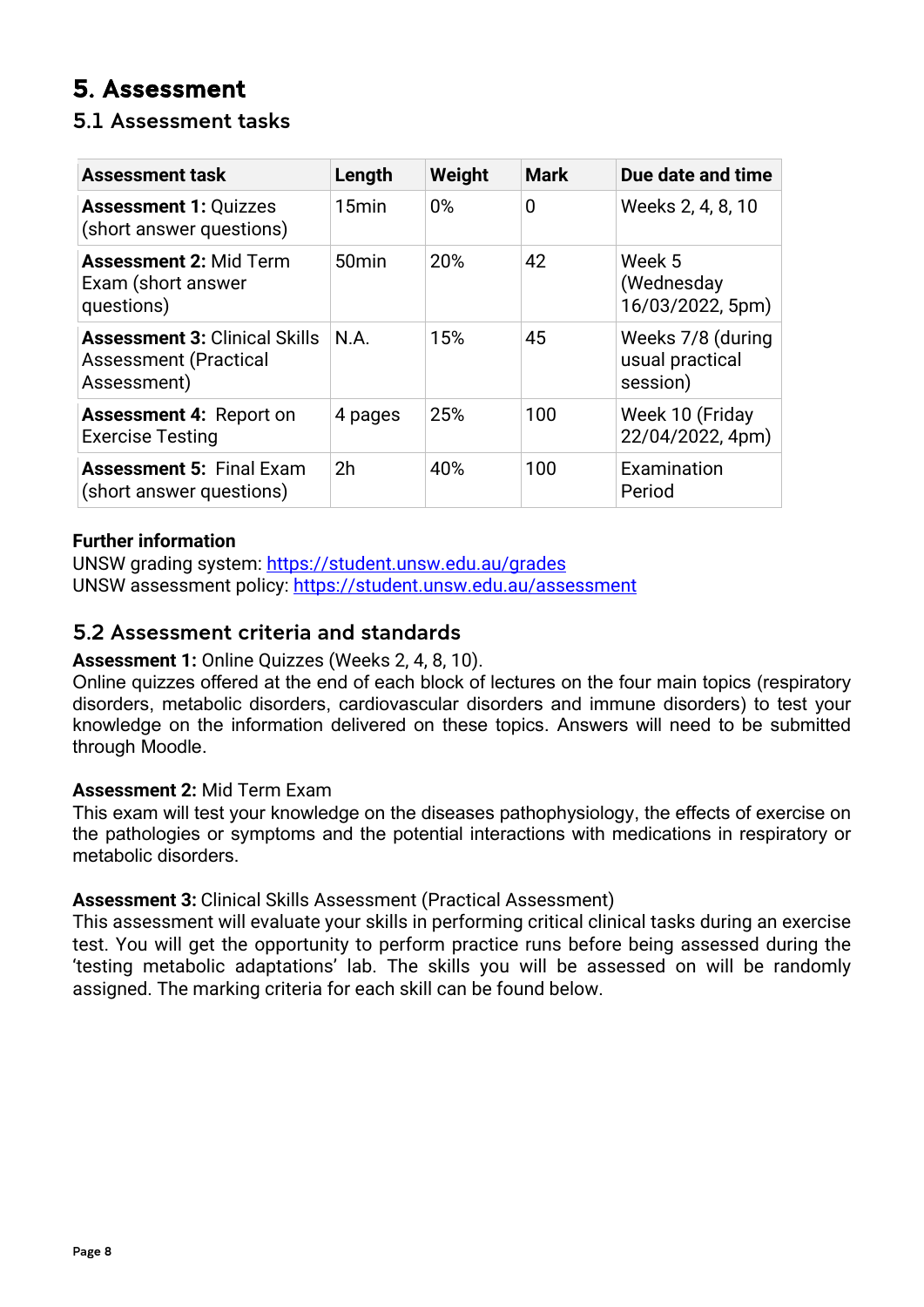| Pre-screening procedure / protocol design |  |  |  |
|-------------------------------------------|--|--|--|
|-------------------------------------------|--|--|--|

| Assessor: ___________________________                                           |  |                 |  |  |  |  |  |
|---------------------------------------------------------------------------------|--|-----------------|--|--|--|--|--|
|                                                                                 |  |                 |  |  |  |  |  |
| 1. MEDICAL INTERVIEWING SKILLS ( _ Not Observed)                                |  |                 |  |  |  |  |  |
| 1 2 3   4 5 6   7 8 9<br>Unsatisfactory Satisfactory Superior                   |  |                 |  |  |  |  |  |
| 2. PROTOCOL DESIGN ( _ Not Observed)                                            |  |                 |  |  |  |  |  |
| 1 2 3   4 5 6   7 8 9<br>Unsatisfactory Satisfactory Superior                   |  |                 |  |  |  |  |  |
| 3. DESCRIPTION / EXPLANATION OF THE PROCEDURES TO THE PATIENT ( _ Not Observed) |  |                 |  |  |  |  |  |
| 1 2 3   4 5 6   7 8 9<br>Unsatisfactory Satisfactory Superior                   |  |                 |  |  |  |  |  |
| 4. MONITORING OF THE PATIENT ( _ Not Observed)                                  |  |                 |  |  |  |  |  |
| 1 2 3   4 5 6   7 8 9<br>Unsatisfactory <b>Satisfactory</b> Satisfactory        |  | Superior        |  |  |  |  |  |
| 5. OVERALL CLINICAL COMPETENCE                                                  |  |                 |  |  |  |  |  |
| 1 2 3   4 5 6   7 8 9<br>Unsatisfactory <b>Satisfactory</b>                     |  | <b>Superior</b> |  |  |  |  |  |

COMMENTS ON STUDENT'S PERFORMANCE: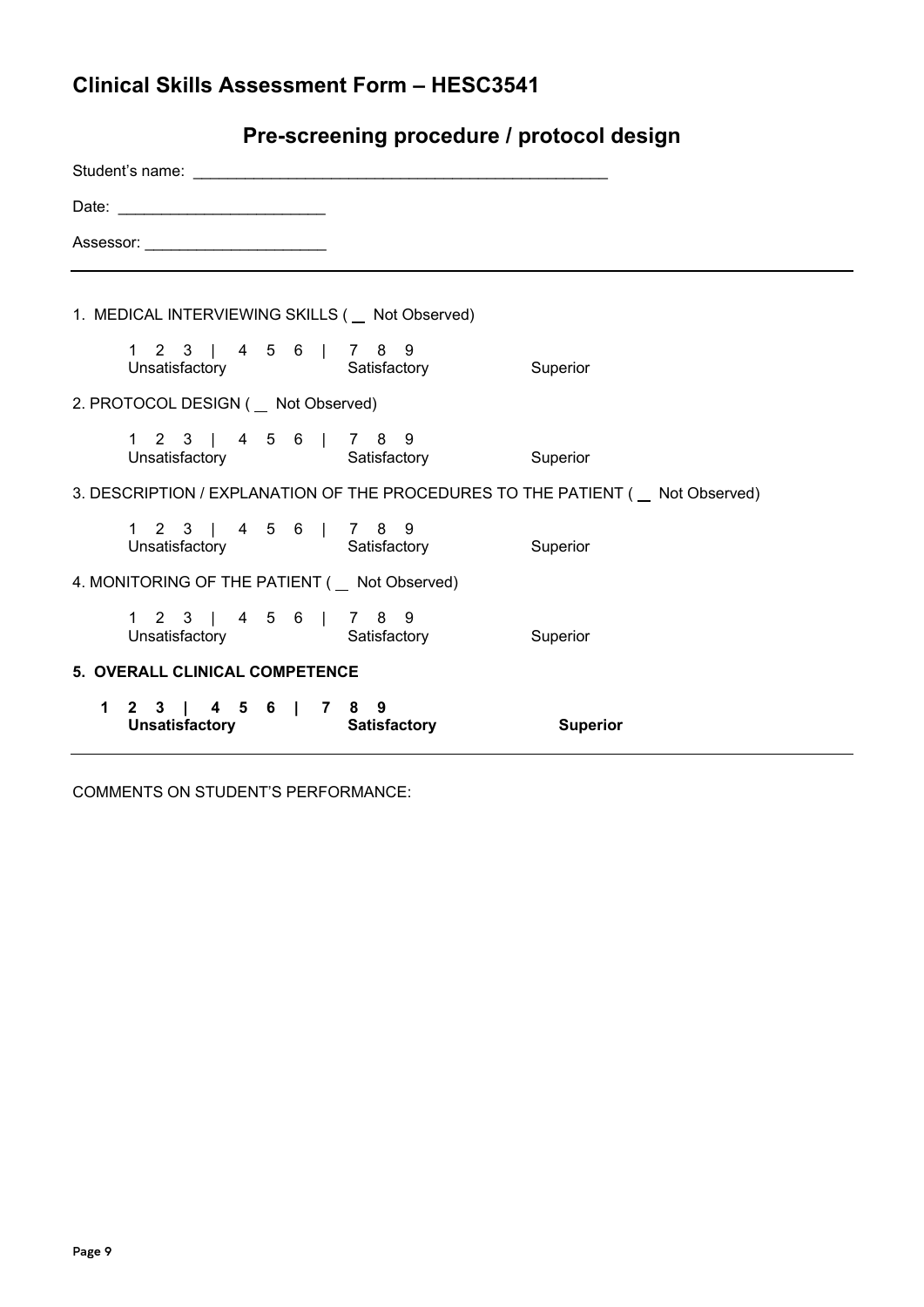### **Pre-screening procedure / protocol design**

#### <span id="page-9-0"></span>Descriptors of Competencies assessed

- 1. **Medical Interviewing Skills:** Facilitates patient's telling of story; effectively uses questions/directions to obtain accurate, adequate information needed; responds appropriately to affect, non-verbal cues. Identifies and explores the patient's issues and concerns within the scope of a focused consultation.
- 2. **Protocol design:** Effectively develop individualized protocol based on anthropometric data and medical history previously collected from the patient. Appropriately assess risk levels and limitations or contraindications to exercise.
- 3. **Description / Explanation of the procedures to the patient:** Selectively orders/describes the different steps involved in the exercise test. Communicate effectively with patient. Appropriately describe ways of communicating during the test.
- 4. **Monitoring of the patient:** Communicate effectively with patient during the test. Appropriately collect information to monitor patient's response to the exercise test.
- 5. **Overall Clinical Competence:** Demonstrates judgment, synthesis, caring, effectiveness and efficiency. Note that this is not an average of the other domains. It is a global assessment that takes into account that in different settings the competencies take on different weightings.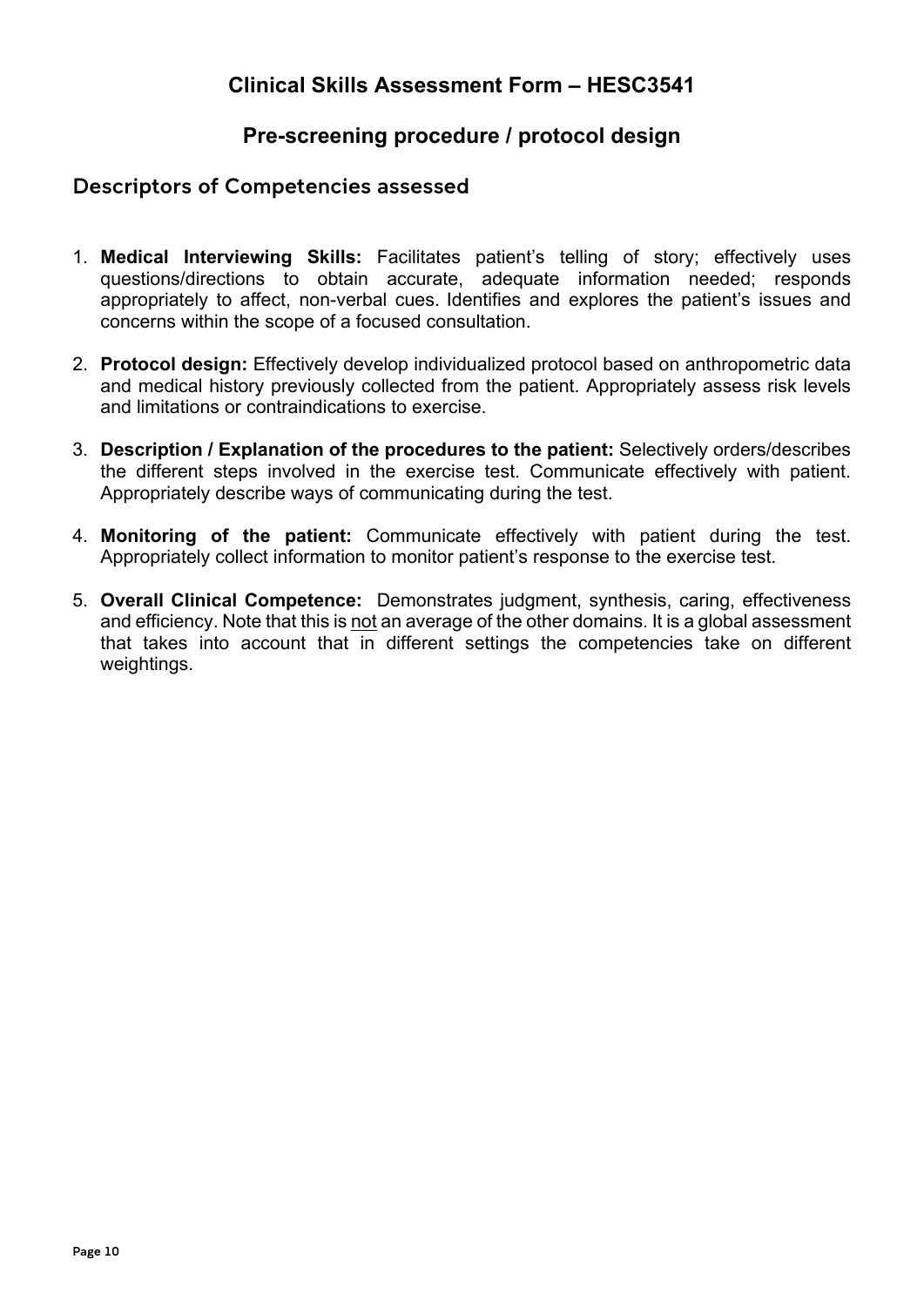**Spirometry – Gas analysis**

| Student's name: the contract of the contract of the contract of the contract of the contract of the contract of the contract of the contract of the contract of the contract of the contract of the contract of the contract o |                                                                                                                                                                                                                               |  |                                      |                                                                                               |  |  |
|--------------------------------------------------------------------------------------------------------------------------------------------------------------------------------------------------------------------------------|-------------------------------------------------------------------------------------------------------------------------------------------------------------------------------------------------------------------------------|--|--------------------------------------|-----------------------------------------------------------------------------------------------|--|--|
|                                                                                                                                                                                                                                |                                                                                                                                                                                                                               |  |                                      |                                                                                               |  |  |
|                                                                                                                                                                                                                                | Assessor: the contract of the contract of the contract of the contract of the contract of the contract of the contract of the contract of the contract of the contract of the contract of the contract of the contract of the |  |                                      |                                                                                               |  |  |
|                                                                                                                                                                                                                                | 1. MEDICAL INTERVIEWING SKILLS ( _ Not Observed)                                                                                                                                                                              |  |                                      |                                                                                               |  |  |
|                                                                                                                                                                                                                                |                                                                                                                                                                                                                               |  |                                      |                                                                                               |  |  |
| 2. DESCRIPTION / EXPLANATION OF THE PROCEDURES TO THE PATIENT ( _ Not Observed)                                                                                                                                                |                                                                                                                                                                                                                               |  |                                      |                                                                                               |  |  |
|                                                                                                                                                                                                                                | 1 2 3   4 5 6   7 8 9                                                                                                                                                                                                         |  | Unsatisfactory Satisfactory Superior |                                                                                               |  |  |
|                                                                                                                                                                                                                                |                                                                                                                                                                                                                               |  |                                      | 3. POSITIONING OF THE PATIENT / USAGE OF THE SPIROMETER / GAS ANALYSER (    Let Not Observed) |  |  |
|                                                                                                                                                                                                                                | 1 2 3   4 5 6   7 8 9                                                                                                                                                                                                         |  | Unsatisfactory Satisfactory Superior |                                                                                               |  |  |
|                                                                                                                                                                                                                                |                                                                                                                                                                                                                               |  |                                      | 4. ANALYSIS OF THE PERFORMANCE / MONITORING OF GAS EXCHANGE ( _ Not Observed)                 |  |  |
|                                                                                                                                                                                                                                | 1 2 3   4 5 6   7 8 9                                                                                                                                                                                                         |  | Unsatisfactory Satisfactory Superior |                                                                                               |  |  |
| 5. OVERALL CLINICAL COMPETENCE                                                                                                                                                                                                 |                                                                                                                                                                                                                               |  |                                      |                                                                                               |  |  |
|                                                                                                                                                                                                                                | 1 2 3   4 5 6   7 8 9                                                                                                                                                                                                         |  | Unsatisfactory Satisfactory          | <b>Superior</b>                                                                               |  |  |

COMMENTS ON STUDENT'S PERFORMANCE: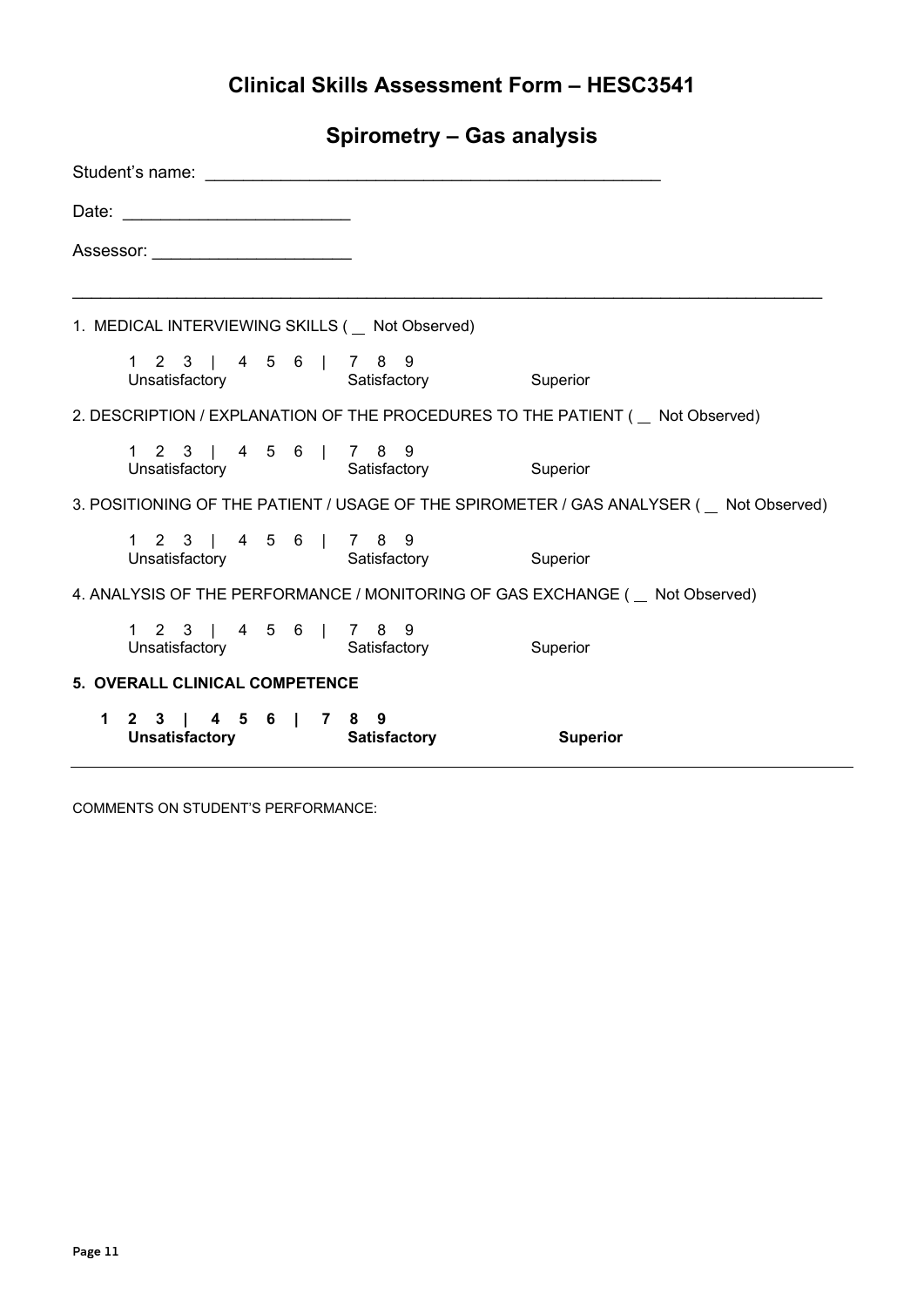## **Spirometry – Gas Analysis**

#### <span id="page-11-0"></span>Descriptors of Competencies assessed

- 1. **Medical Interviewing Skills:** Facilitates patient's telling of story; effectively uses questions/directions to obtain accurate, adequate information needed; responds appropriately to affect, non-verbal cues. Identifies and explores the patient's issues and concerns within the scope of respiratory disorders.
- 2. **Description / Explanation of the procedures to the patient:** Selectively orders/describes the different steps involved in the spirometry and gas analysis. Communicate effectively with patient.
- 3. **Positioning of the patient / Usage of the spirometer / gas analyser:** Provide clear and appropriate instructions on the correct positioning of the patient during the test. Adequately demonstrate the correct usage of the spirometer and the gas analyser.
- 4. **Analysis of the performance:** Effectively identify characteristic values for the spirometry. Appropriately analyse the shape of the spirometry flow volume loop curve. Clinically interpret the performance of the patient for the spirometry. Determine predictive maximal ventilation. Effectively identify characteristic resting values for the gas analysis.
- 5. **Overall Clinical Competence:** Demonstrates judgment, synthesis, caring, effectiveness and efficiency. Note that this is not an average of the other domains. It is a global assessment that takes into account that in different settings the competencies take on different weightings.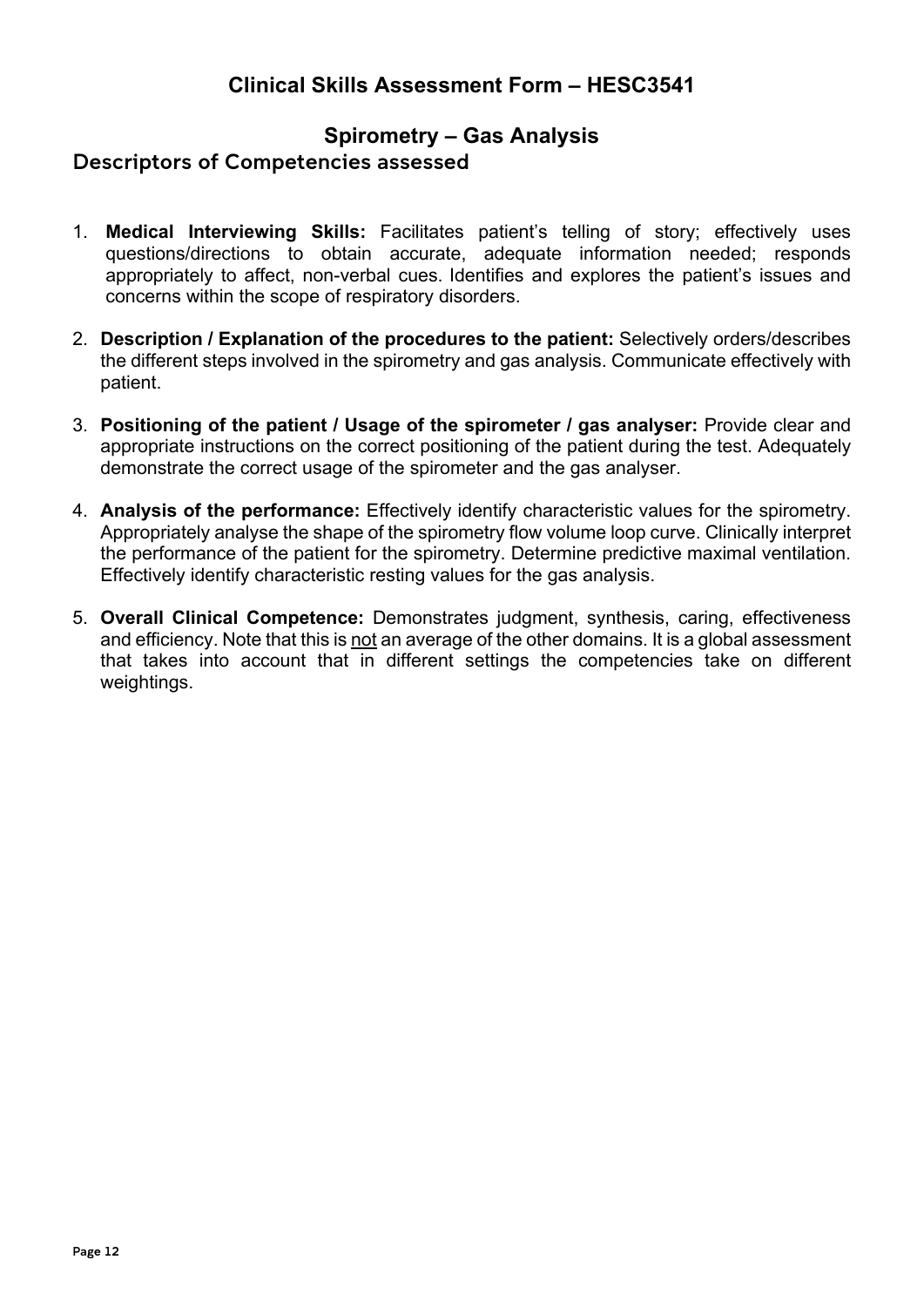| Student's name: The contract of the contract of the contract of the contract of the contract of the contract of the contract of the contract of the contract of the contract of the contract of the contract of the contract o |  |  |  |  |  |  |  |                                                                                                                                                                                                                                                          |                                                                                     |
|--------------------------------------------------------------------------------------------------------------------------------------------------------------------------------------------------------------------------------|--|--|--|--|--|--|--|----------------------------------------------------------------------------------------------------------------------------------------------------------------------------------------------------------------------------------------------------------|-------------------------------------------------------------------------------------|
|                                                                                                                                                                                                                                |  |  |  |  |  |  |  |                                                                                                                                                                                                                                                          |                                                                                     |
| Assessor: __________________________                                                                                                                                                                                           |  |  |  |  |  |  |  |                                                                                                                                                                                                                                                          |                                                                                     |
|                                                                                                                                                                                                                                |  |  |  |  |  |  |  |                                                                                                                                                                                                                                                          |                                                                                     |
|                                                                                                                                                                                                                                |  |  |  |  |  |  |  |                                                                                                                                                                                                                                                          | 1. DESCRIPTION / EXPLANATION OF THE PROCEDURES TO THE PATIENT (   Let not Observed) |
|                                                                                                                                                                                                                                |  |  |  |  |  |  |  | 1 2 3   4 5 6   7 8 9<br>Unsatisfactory Satisfactory Superior                                                                                                                                                                                            |                                                                                     |
|                                                                                                                                                                                                                                |  |  |  |  |  |  |  | 2. CORRECT POSITIONING / ORGANISATION / EFFICIENCY ( Not Observed)                                                                                                                                                                                       |                                                                                     |
|                                                                                                                                                                                                                                |  |  |  |  |  |  |  | 1 2 3   4 5 6   7 8 9<br>a a a a a b b c a b c a b c a b c a b c a b c a b c a b c a b c a b c a b c a b c a b c a b c a b c a b c a b c<br>Unsatisfactory c a b c a b c a b c a b c a b c a b c a b c a b c a b c a b c a b c a b c a b c a b c a b c a |                                                                                     |
|                                                                                                                                                                                                                                |  |  |  |  |  |  |  | 3. MONITORING OF THE HAEMODYNAMIC RESPONSE ( Not Observed)                                                                                                                                                                                               |                                                                                     |
|                                                                                                                                                                                                                                |  |  |  |  |  |  |  | 1 2 3   4 5 6   7 8 9<br>Unsatisfactory Satisfactory Superior                                                                                                                                                                                            |                                                                                     |
|                                                                                                                                                                                                                                |  |  |  |  |  |  |  | 4. INTERPRETATION OF THE RESULTS ( _ Not Observed)                                                                                                                                                                                                       |                                                                                     |
|                                                                                                                                                                                                                                |  |  |  |  |  |  |  | 1 2 3   4 5 6   7 8 9<br>Unsatisfactory Satisfactory Superior                                                                                                                                                                                            |                                                                                     |
| 5. OVERALL CLINICAL COMPETENCE                                                                                                                                                                                                 |  |  |  |  |  |  |  |                                                                                                                                                                                                                                                          |                                                                                     |
|                                                                                                                                                                                                                                |  |  |  |  |  |  |  | 1 2 3   4 5 6   7 8 9<br>Unsatisfactory Satisfactory                                                                                                                                                                                                     | Superior                                                                            |

COMMENTS ON STUDENT'S PERFORMANCE: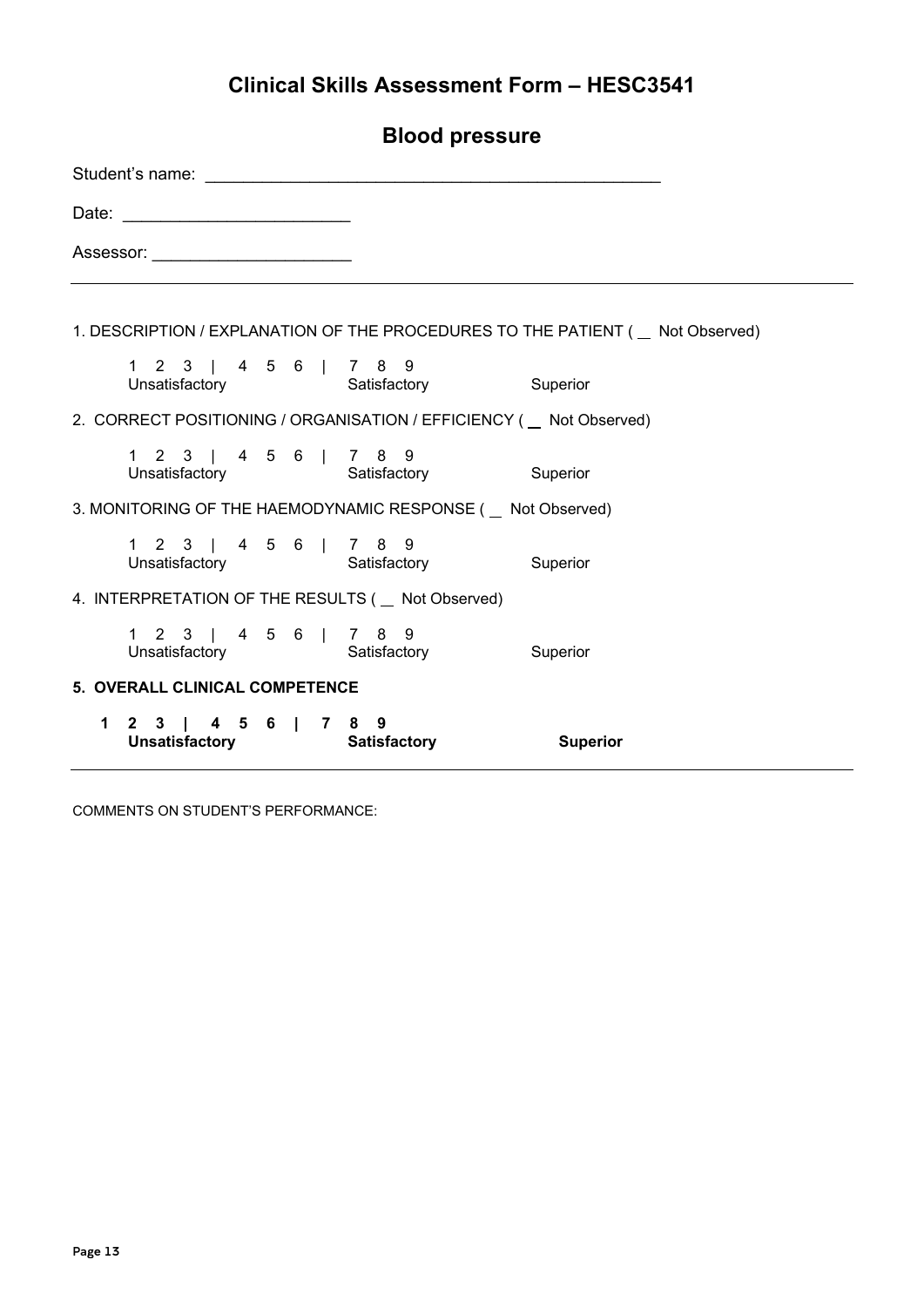## **Blood pressure**

#### <span id="page-13-0"></span>Descriptors of Competencies assessed

- 1. **Description / Explanation of the procedures to the patient:** Selectively orders/describes the different steps involved. Communicate effectively with patient.
- 2. **Correct positioning of the Cuff / Sphygmomanometer / Organisation / Efficiency:**  Appropriately position the apparatus and can describe critical aspects concerning the correct positioning of the patient. Prioritises; is timely, succinct
- 3. **Monitoring of the haemodynamic response:** Effectively perform assessment in a timely manner during each stage. Correctly identify normal haemodynamic response to exercise. Appropriately assess safety of pursuing the test based on the values collected in real time.
- 4. **Interpretation of the results:** Effectively analyse the data collected during the test and can assess the normality of the response.
- 5. **Overall Clinical Competence:** Demonstrates judgment, synthesis, caring, effectiveness and efficiency. Note that this is not an average of the other domains. It is a global assessment that takes into account that in different settings the competencies take on different weightings.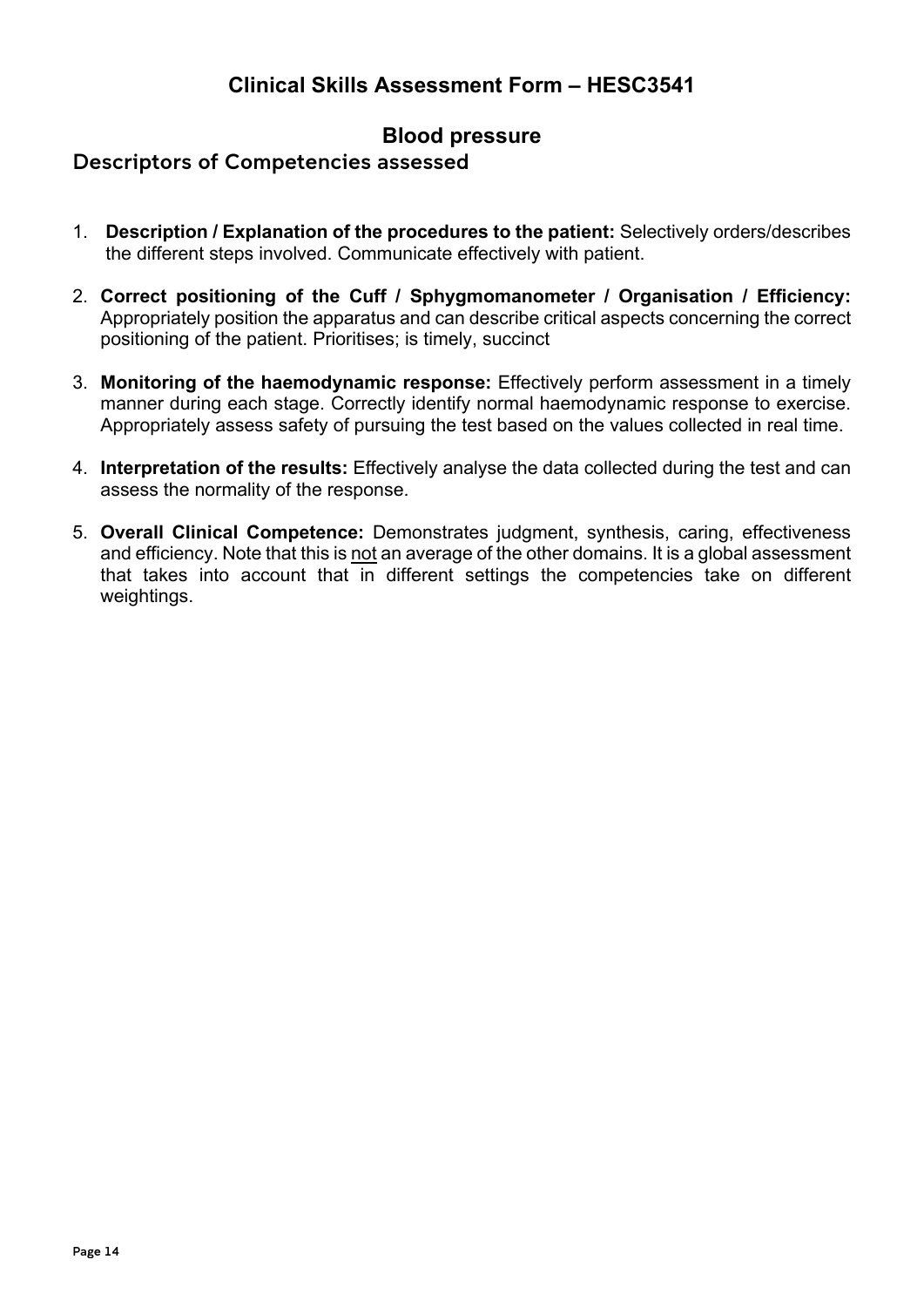| Electrocardiography                                                                 |                                                                                                                                                                                                                               |  |  |  |  |                                                            |  |
|-------------------------------------------------------------------------------------|-------------------------------------------------------------------------------------------------------------------------------------------------------------------------------------------------------------------------------|--|--|--|--|------------------------------------------------------------|--|
|                                                                                     |                                                                                                                                                                                                                               |  |  |  |  |                                                            |  |
|                                                                                     |                                                                                                                                                                                                                               |  |  |  |  |                                                            |  |
|                                                                                     | Assessor: the contract of the contract of the contract of the contract of the contract of the contract of the contract of the contract of the contract of the contract of the contract of the contract of the contract of the |  |  |  |  |                                                            |  |
| 1. DESCRIPTION / EXPLANATION OF THE PROCEDURES TO THE PATIENT (   Let not Observed) |                                                                                                                                                                                                                               |  |  |  |  |                                                            |  |
|                                                                                     | 1 2 3   4 5 6   7 8 9                                                                                                                                                                                                         |  |  |  |  | Unsatisfactory <b>Satisfactory</b> Superior                |  |
|                                                                                     |                                                                                                                                                                                                                               |  |  |  |  | 2. CORRECT POSITIONING OF THE ELECTRODES ( _ Not Observed) |  |
|                                                                                     | 1 2 3   4 5 6   7 8 9                                                                                                                                                                                                         |  |  |  |  | Unsatisfactory Satisfactory Superior                       |  |
|                                                                                     |                                                                                                                                                                                                                               |  |  |  |  | 3. DETERMINATION OF THE HEART VECTOR ( Not Observed)       |  |
|                                                                                     | 1 2 3   4 5 6   7 8 9                                                                                                                                                                                                         |  |  |  |  | Unsatisfactory Satisfactory Superior                       |  |
|                                                                                     |                                                                                                                                                                                                                               |  |  |  |  | 4. INTERPRETATION OF THE ECG TRACE ( Not Observed)         |  |
|                                                                                     | 1 2 3   4 5 6   7 8 9                                                                                                                                                                                                         |  |  |  |  | Unsatisfactory Satisfactory Superior                       |  |
| 5. OVERALL CLINICAL COMPETENCE                                                      |                                                                                                                                                                                                                               |  |  |  |  |                                                            |  |
|                                                                                     | 1 2 3   4 5 6   7 8 9                                                                                                                                                                                                         |  |  |  |  | Unsatisfactory Satisfactory Superior                       |  |

COMMENTS ON STUDENT'S PERFORMANCE: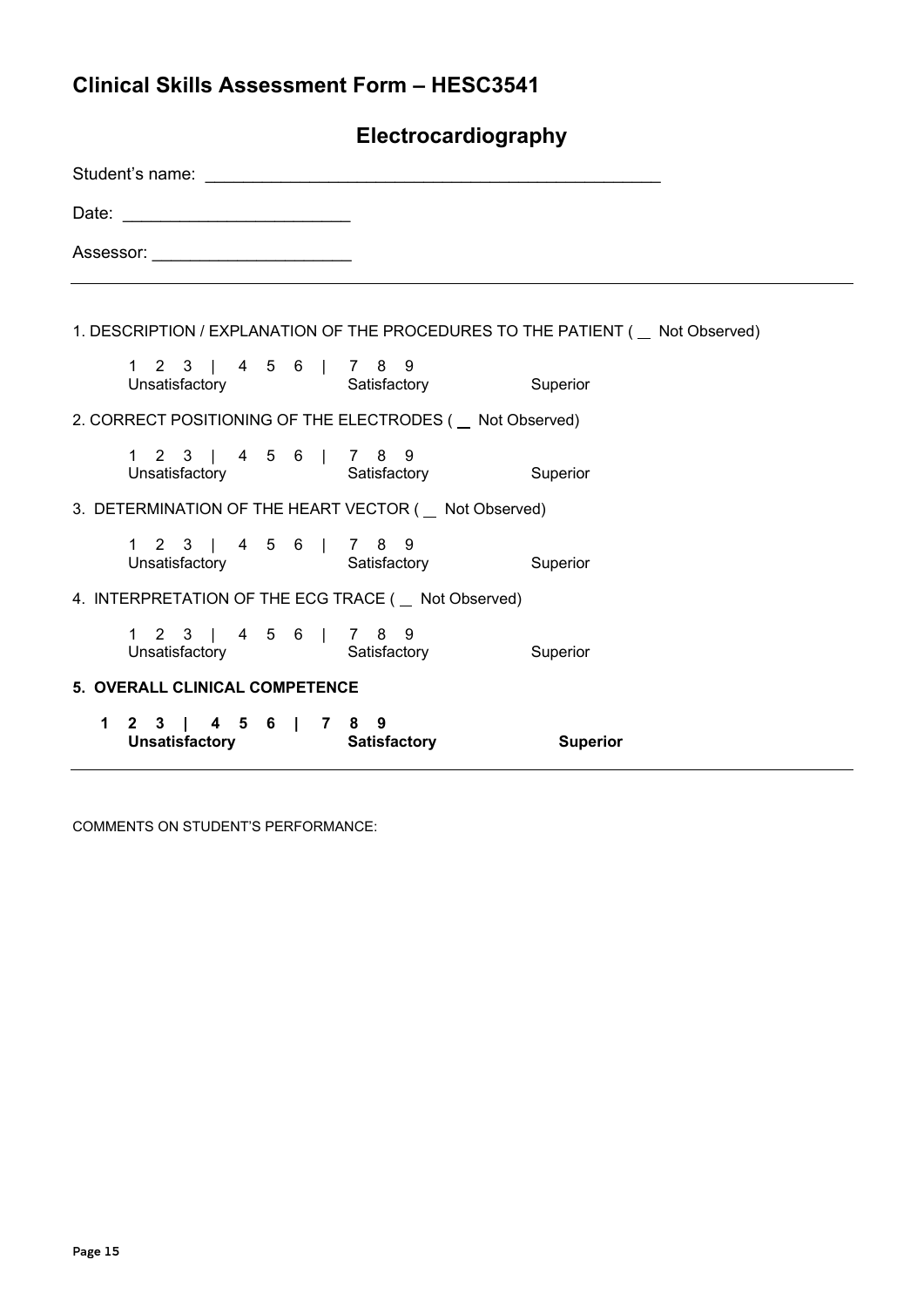## **Electrocardiography**

#### <span id="page-15-0"></span>Descriptors of Competencies assessed

- 1. **Description / Explanation of the procedures to the patient:** Selectively orders/describes the different steps involved. Communicate effectively with patient.
- 2. **Correct positioning of the electrodes:** Effectively describe correct anatomical positioning of the electrodes and appropriately place them on the patient.
- 3. **Determination of the heart vector:** Use relevant data to effectively determine the heart vector. Clinically interpret its significance.
- 4. **Interpretation of the ECG trace:** Can describe strategy to systematically assess ECG trace. Can identify major cardiac abnormalities.
- 5. **Overall Clinical Competence:** Demonstrates judgment, synthesis, caring, effectiveness and efficiency. Note that this is not an average of the other domains. It is a global assessment that takes into account that in different settings the competencies take on different weightings.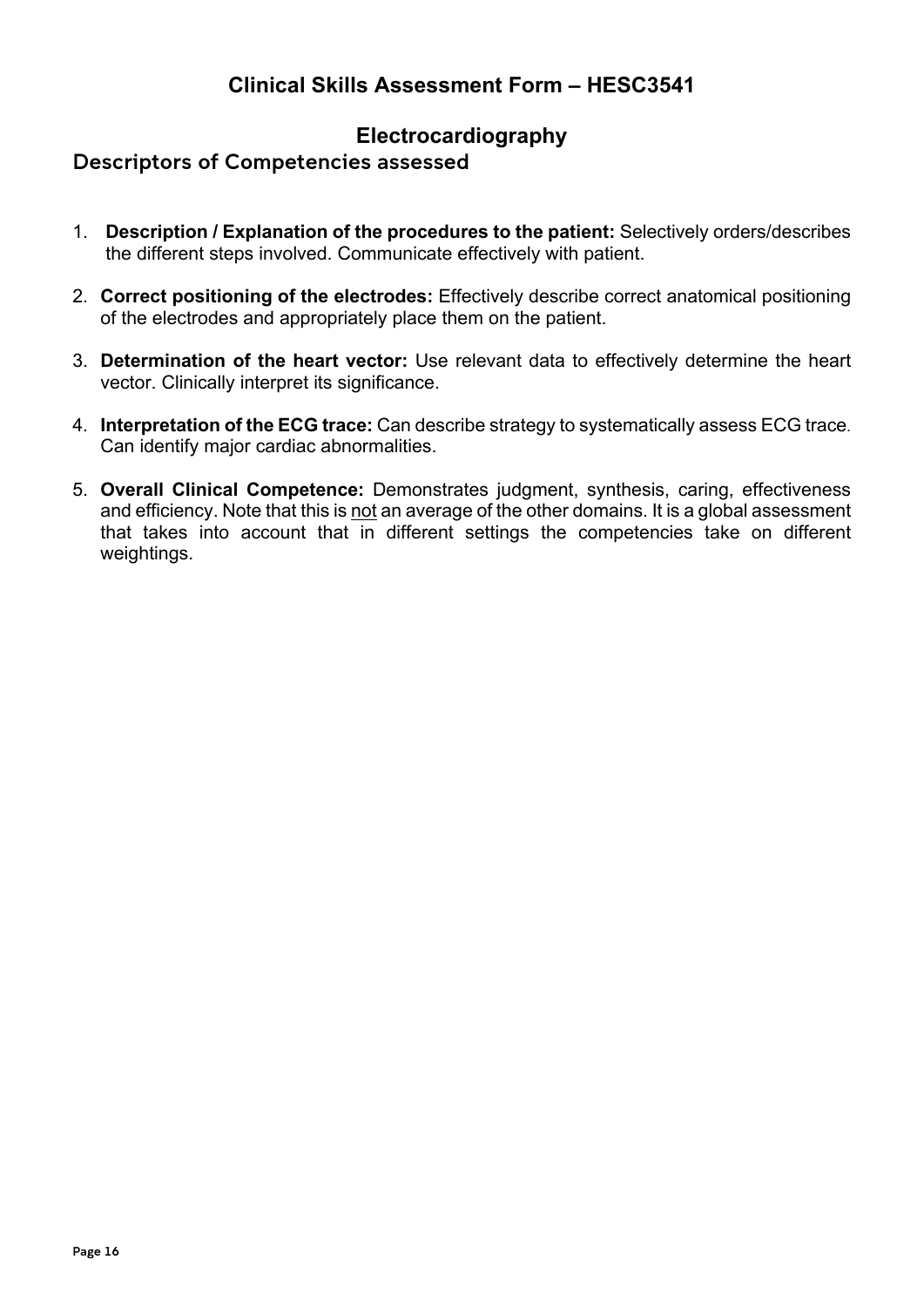**Assessment 4:** Report on Exercise Testing Week 10 (Friday 22/04/2022, 4pm)

To be able to prepare this document you will need to submit your group of two students to the course co-convenor (matthew.jones@unsw.edu.au) by Friday 4pm in Week 4 (11/03/22). Failure to provide timely information concerning your group will result in a penalty of 25% on your mark for this assignment.

The data used to complete that document will be generated during labs 3 and 4. During those labs your performance in conducting the exercise testing will be assessed against set criteria described above. You will also be given access to pre-existing data if you would like to use those instead.

Report will need to be submitted through Moodle by Friday at 4pm in Week 10 (22/04/2022).

#### **Marking Criteria for the Report on Exercise Testing**

Anthropometry (30 marks): Anthropometry

Medical history / Lifestyle / Classification Description of the pre-testing procedure and parameters measurement

Aerobic capacity (30 marks): Description of the testing procedures

Method for determination of the different parameters Analysis of the data collected and determination of specific parameters to determine physical capacity (VO2max, ventilatory threshold, double product break point) Inclusion of pertinent graphs to support parameters determination

Metabolic test (30 marks): Description of the testing procedures Method for determination of the different parameters Analysis of the data collected and determination of specific parameters to determine physical capacity (Cross Over Point, Lipoxmax) Inclusion of pertinent graphs to support parameters determination

Document (10 marks): Clear, concise and informative, creative, engaging and useful Adapted to AEP audience, individualised testing procedure Use of references that are fully quote as footnotes APA website for guidelines for referencing:<http://www/apastyle.org>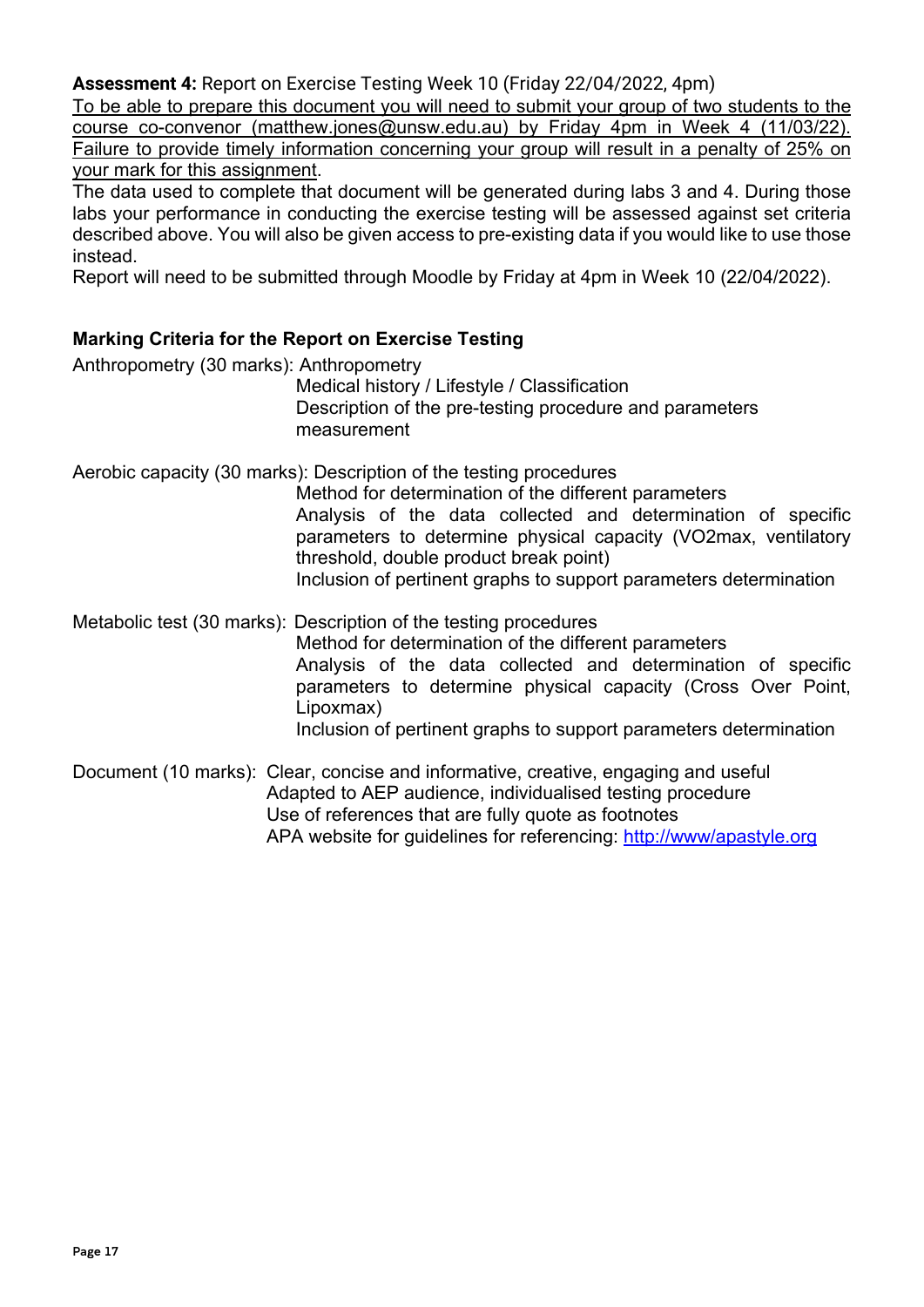|                                                                                                                                      |                                                                                                                                                                                                              |                                                                                                                                                                                                                         | 3                                                                                                                                                                                                                                                                       | 4                                                                                                                                                                                                                                                                     |
|--------------------------------------------------------------------------------------------------------------------------------------|--------------------------------------------------------------------------------------------------------------------------------------------------------------------------------------------------------------|-------------------------------------------------------------------------------------------------------------------------------------------------------------------------------------------------------------------------|-------------------------------------------------------------------------------------------------------------------------------------------------------------------------------------------------------------------------------------------------------------------------|-----------------------------------------------------------------------------------------------------------------------------------------------------------------------------------------------------------------------------------------------------------------------|
| Anthropometry                                                                                                                        | Most of the relevant information<br>including age, gender, height, weight,<br>BMI missing. Major issues with the<br>corresponding units                                                                      | Some of the relevant information<br>with the<br>included<br>with<br>issues<br>corresponding units                                                                                                                       | Most of the relevant information<br>including age, gender, height, weight,<br>BMI included. Some issues with the<br>corresponding units                                                                                                                                 | All relevant information including age,<br>gender, height, weight, BMI and the<br>corresponding units included                                                                                                                                                        |
| <b>Medical</b><br>history,<br>medications,<br>lifestyle screening                                                                    | Very limited information provided and<br>very little details                                                                                                                                                 | Some relevant information including<br>medical<br>history,<br>family<br>history,<br>medications, physical activity levels,<br>diet, sleep, smoking, drinking is<br>provided but the level of details is<br>insufficient | Most of the relevant information<br>including medical history, family<br>history, medications, physical activity<br>levels, diet, sleep, smoking, drinking is<br>provided but the level of details does<br>not support the full interpretation of the<br>data collected | All relevant information including<br>medical history, family<br>history,<br>medications, physical activity levels,<br>diet, sleep, smoking, drinking provided<br>with adequate level of details to<br>support full interpretation                                    |
| Pretesting<br>procedures<br>and<br>parameters used                                                                                   | Very limited pretesting procedures,<br>including, ECG, BP, HR, SaO2 and<br>spirometry are described and limited<br>corresponding values are provided                                                         | Some relevant pretesting procedures,<br>including, ECG, BP, HR, SaO2 and<br>spirometry are described and some of<br>the corresponding values are provided                                                               | Most relevant pretesting procedures,<br>including, ECG, BP, HR, SaO2 and<br>spirometry are adequately described<br>and most of the corresponding values<br>are provided                                                                                                 | All relevant pretesting procedures,<br>including, ECG, BP, HR, SaO2 and<br>spirometry are adequately described,<br>and the corresponding values are<br>provided                                                                                                       |
| <b>Classification and risk assessment</b>                                                                                            | No interpretation of the data recorded<br>during the pre-screening is provided<br>with no risk assessment or<br>categorisation                                                                               | There is a limited attempt to perform a<br>risk assessment using the data<br>recorded during the pre-screening<br>with some categorisation in terms of<br>risk level                                                    | A risk assessment is performed using<br>the data recorded during the pre-<br>screening with some categorisation in<br>terms of risk level                                                                                                                               | The data recorded during the pre-<br>screening including anthropometry,<br>medical history, medication, lifestyle<br>pretesting<br>procedures is<br>and<br>adequately used to perform a risk<br>assessment for the client and to<br>categorise in terms of risk level |
| the<br><b>Description</b><br>of<br>testing<br>procedures for the maximal test                                                        | There is very limited description of the<br>testing procedures for the max test<br>making it impossible to reproduce the<br>protocol                                                                         | The testing procedures for the max<br>test are incorrectly described with<br>critical information missing to be able<br>to reproduce the protocol                                                                       | The testing procedures for the max<br>test are mostly adequately described<br>with only few details missing to be able<br>to reproduce the protocol                                                                                                                     | The testing procedures for the max<br>test are adequately described with<br>sufficient details so that the protocol<br>can be reproduced                                                                                                                              |
| Description of the methods for the<br>determination of the VO2max, the<br>ventilatory threshold and the<br>double product breakpoint | The methods for the determination of<br>the VO2max, the ventilatory threshold<br>and the double product break point<br>are not described or are mostly<br>incorrect                                          | The methods for the determination of<br>the VO2max, the ventilatory threshold<br>and the double product break point<br>are described with several errors                                                                | The methods for the determination of<br>the VO2max, the ventilatory threshold<br>and the double product break point<br>are described with minor errors but still<br>support the determination of the three<br>parameters                                                | The methods for the determination of<br>the VO2max, the ventilatory threshold<br>and the double product break point<br>are adequately described and support<br>the correct determination of the three<br>parameters                                                   |
| Determination of the VO2max, the<br>ventilatory threshold and the<br>double product breakpoint                                       | VO2max.<br>the<br>ventilatory<br>The<br>threshold and the double product<br>break point are incorrectly or not<br>Some graphs are<br>determined.<br>included but contain major errors or<br>are not relevant | VO2max.<br>the<br>ventilatory<br>The<br>threshold and the double product<br>break point are determined but some<br>incorrectly. Most of the relevant<br>graphs are included but contain major<br>errors                 | The VO2max,<br>the<br>ventilatory<br>threshold and the double product<br>break point are mostly adequately<br>determined, and the relevant graphs<br>are included but contain few errors                                                                                | The VO2max,<br>ventilatory<br>the<br>threshold and the double product<br>break<br>point<br>adequately<br>are<br>determined, and the relevant graphs<br>included<br>to<br>support their<br>are<br>determination                                                        |

## **Marking Criteria for the Report on Exercise Testing (continued)**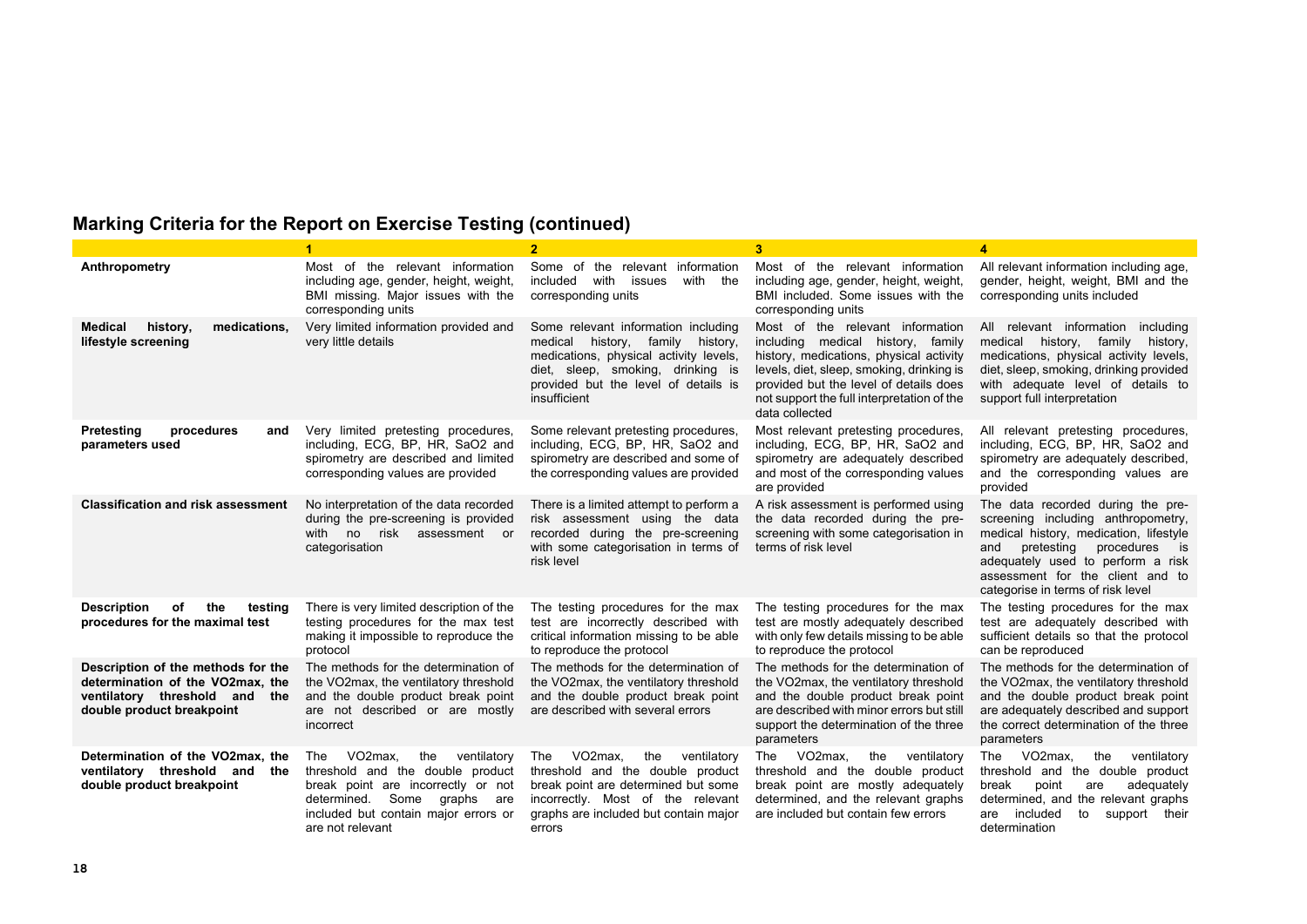| <b>Analysis</b><br>the<br>data<br>оf<br>and<br>interpretation of the results for the<br>maximal test | Most of the data is incorrectly<br>analysed and interpreted with very<br>limited or no conclusions drawn in<br>relation to the maximality of the test,<br>the correspondence of the ventilatory<br>threshold with the double product<br>break point, their level in respect to the<br>maximal capacity and the implications<br>for the level of fitness of the client | The data is only partially analysed and<br>interpreted correctly with very limited<br>conclusions drawn in relation to the<br>maximality of the<br>test.<br>the<br>correspondence of the ventilatory<br>threshold with the double product<br>break point, their level in respect to the<br>maximal capacity and the implications<br>for the level of fitness of the client | The data is analysed and interpreted<br>correctly with<br>mostly<br>some<br>conclusions drawn in relation to the<br>maximality of the<br>test.<br>the<br>correspondence of the ventilatory<br>threshold with the double product<br>break point, their level in respect to the<br>maximal capacity and the implications<br>for the level of fitness of the client | The data is analysed and interpreted<br>correctly with the appropriate<br>conclusions drawn in relation to the<br>maximality of<br>the<br>test. the<br>correspondence of the ventilatory<br>threshold with the double product<br>break point, their level in respect to the<br>maximal capacity and the implications<br>for the level of fitness of the client |
|------------------------------------------------------------------------------------------------------|-----------------------------------------------------------------------------------------------------------------------------------------------------------------------------------------------------------------------------------------------------------------------------------------------------------------------------------------------------------------------|----------------------------------------------------------------------------------------------------------------------------------------------------------------------------------------------------------------------------------------------------------------------------------------------------------------------------------------------------------------------------|------------------------------------------------------------------------------------------------------------------------------------------------------------------------------------------------------------------------------------------------------------------------------------------------------------------------------------------------------------------|----------------------------------------------------------------------------------------------------------------------------------------------------------------------------------------------------------------------------------------------------------------------------------------------------------------------------------------------------------------|
| <b>Description</b><br>of<br>the<br>testing<br>procedures for the metabolic test                      | There is very limited description of the<br>testing procedures for the metabolic<br>test making it impossible to reproduce<br>the protocol                                                                                                                                                                                                                            | The testing procedures for the<br>metabolic<br>test are<br>incorrectly<br>described with critical information<br>missing to be able to reproduce the<br>protocol                                                                                                                                                                                                           | The testing procedures for the<br>metabolic test are mostly adequately<br>described with only few details<br>missing to be able to reproduce the<br>protocol                                                                                                                                                                                                     | The testing procedures for the<br>metabolic test are adequately<br>described with sufficient details so that<br>the protocol can be reproduced                                                                                                                                                                                                                 |
| Description of the methods for the<br>determination of the cross over<br>point and the lipoxmax      | The methods for the determination of<br>the cross over point and the lipoxmax<br>are not described or are mostly<br>incorrect                                                                                                                                                                                                                                         | The methods for the determination of<br>the cross over point and the lipoxmax<br>are described with several errors                                                                                                                                                                                                                                                         | The methods for the determination of<br>the cross over point and the lipoxmax<br>are described with minor errors but still<br>support the determination of the two<br>parameters                                                                                                                                                                                 | The methods for the determination of<br>the cross over point and the lipoxmax<br>are adequately described and support<br>the correct determination of the three<br>parameters                                                                                                                                                                                  |
| Determination of the cross over<br>point, the lipoxmax and the total<br>energy expenditure           | The cross over point, the lipoxmax<br>and the total energy expenditure are<br>incorrectly or not determined. Some<br>graphs are included but contain major<br>errors or are not relevant                                                                                                                                                                              | The cross over point, the lipoxmax<br>and the total energy expenditure are<br>determined but some incorrectly. Most<br>of the relevant graphs are included but<br>contain major errors                                                                                                                                                                                     | The cross over point, the lipoxmax<br>and the total energy expenditure are<br>mostly adequately determined, and<br>the relevant graphs are included but<br>contain few errors                                                                                                                                                                                    | The cross over point, the lipoxmax<br>and the total energy expenditure are<br>adequately determined, and the<br>relevant graphs are included to<br>support their determination                                                                                                                                                                                 |
| Analysis<br>of<br>the<br>data<br>and<br>interpretation of the results for the<br>metabolic test      | Most of the data is incorrectly<br>analysed and interpreted with very<br>limited or no conclusions drawn in<br>relation to the cross over point and the<br>lipoxmax, their level in respect to the<br>maximal capacity and the implications<br>for the level of fitness of the client                                                                                 | The data is only partially analysed and<br>interpreted correctly with very limited<br>conclusions drawn in relation to the<br>cross over point and the lipoxmax,<br>their level in respect to the maximal<br>capacity and the implications for the<br>level of fitness of the client                                                                                       | The data is analysed and interpreted<br>mostly<br>correctly<br>with<br>some<br>conclusions drawn in relation to the<br>cross over point and the lipoxmax,<br>their level in respect to the maximal<br>capacity and the implications for the<br>level of fitness of the client                                                                                    | The data is analysed and interpreted<br>correctly with the appropriate<br>conclusions drawn in relation to the<br>cross over point and the lipoxmax,<br>their level in respect to the maximal<br>capacity and the implications for the<br>level of fitness of the client                                                                                       |
| <b>Quality of the document</b>                                                                       | The document is mostly unclear and<br>not useful as it lacks a lot of the<br>relevant information                                                                                                                                                                                                                                                                     | The document is not really clear or<br>informative making it hardly useful                                                                                                                                                                                                                                                                                                 | The document is mostly clear, concise<br>and informative, creative, engaging<br>and useful but could be improved                                                                                                                                                                                                                                                 | Clear, concise and<br>informative.<br>creative,<br>engaging<br>and<br>useful<br>document                                                                                                                                                                                                                                                                       |
| Suitability for the target audience                                                                  | The document is not fit for AEP<br>audience and does<br>not use<br>individualised testing procedures                                                                                                                                                                                                                                                                  | The document is only marginally<br>adapted to an AEP audience and<br>mostly uses non individualised testing<br>procedures                                                                                                                                                                                                                                                  | The document is mostly adapted to an<br>AEP audience and uses mostly<br>individualised testing procedures                                                                                                                                                                                                                                                        | The document is clearly adapted to an<br>AEP audience and uses individualised<br>testing procedures                                                                                                                                                                                                                                                            |
| <b>References</b>                                                                                    | No relevant references included or<br>quoted, and the document is full of<br>typos and grammatical errors                                                                                                                                                                                                                                                             | Only few relevant references are<br>included and are only partially quoted.<br>The document contains several typos<br>and grammatical errors                                                                                                                                                                                                                               | Most relevant references are correctly<br>included and quoted, and the<br>document only contains few typos and<br>grammatical errors                                                                                                                                                                                                                             | All relevant references are correctly<br>included and quoted,<br>and<br>the<br>document is free of typos and<br>grammatical errors                                                                                                                                                                                                                             |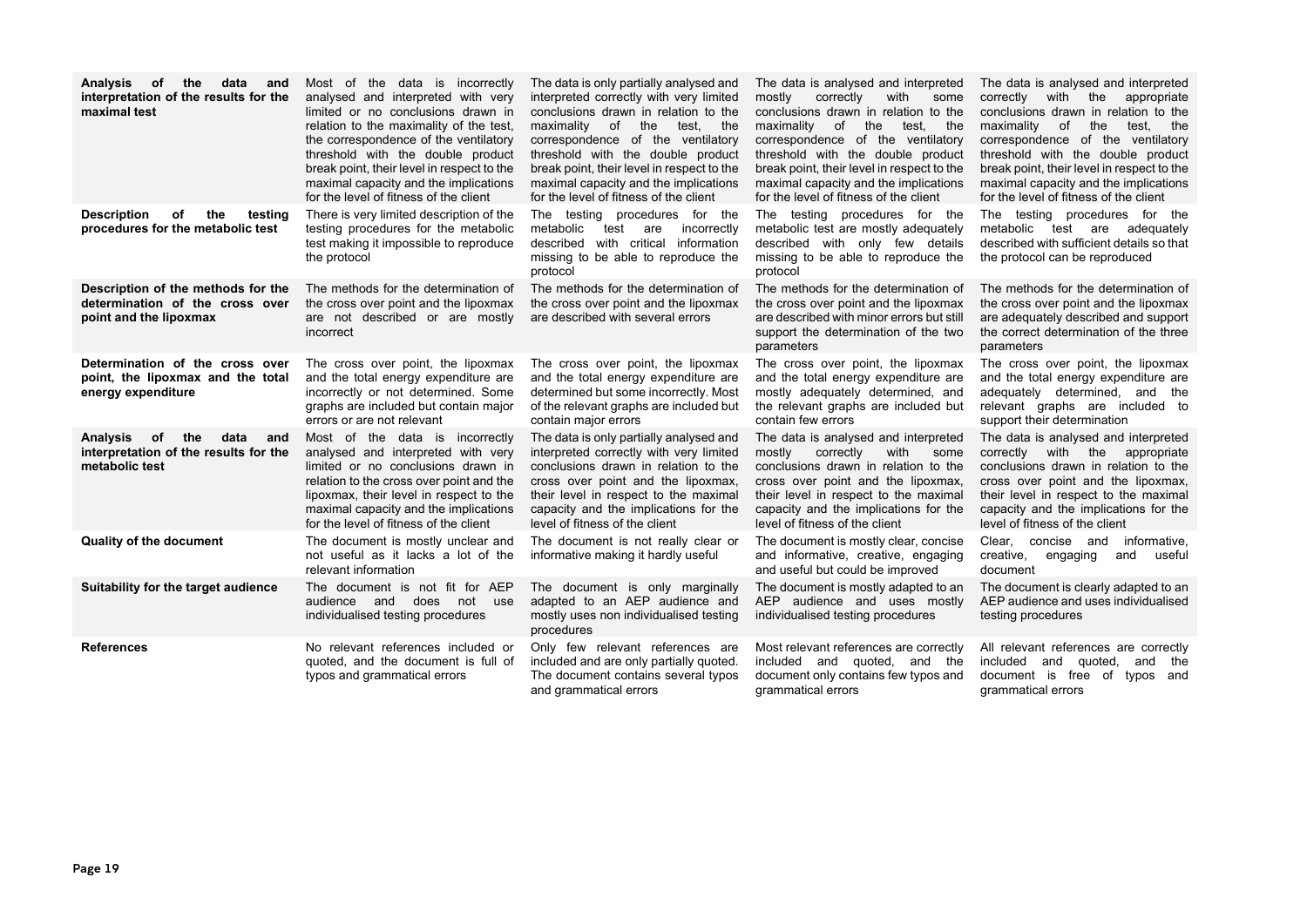#### **Assessment 4:** Final exam

This exam will test your knowledge about the diseases pathophysiology, the effects of exercise of the pathologies or symptoms and the potential interactions with medications. It will also test your practical skills for testing patients, analysing the data obtained using the test, prescribing exercise using data from the tests and information from scientific literature.

#### <span id="page-19-0"></span>5.3 Submission of assessment tasks

Written assessment tasks must be handed in via Turn-it-in which can be found on the TELT Moodle website. Penalties apply for late submissions.

#### **Late Submission**

Late submissions will be penalized at 5% per day capped at five days (120 hours). Students will not be permitted to submit their assessments after this date.

#### **Special Consideration**

If you experience a short-term event beyond your control (exceptional circumstances) that impacts your performance in a particular assessment task, you can apply for Special Considerations.

You must apply for Special Consideration **before** the start of your exam or due date for your assessment, except where your circumstances of illness or misadventure stop you from doing so.

If your circumstances stop you from applying before your exam or assessment due date, you must **apply within 3 working days** of the assessment, or the period covered by your supporting documentation.

More information can be found on the [Special Consideration website.](https://www.student.unsw.edu.au/special-consideration)

#### <span id="page-19-1"></span>5.4. Feedback on assessment

Every year, feedback from students is collected through the [myExperience](https://student.unsw.edu.au/myexperience) online survey. This evaluation and feedback are used to constantly improve the course content and make it more relevant to the students. Significant changes are then communicated to the following cohort of students.

This year additional material has been developed to better guide the learning experience during the labs and allow more focus on the clinical skills that needs to be developed during these classes.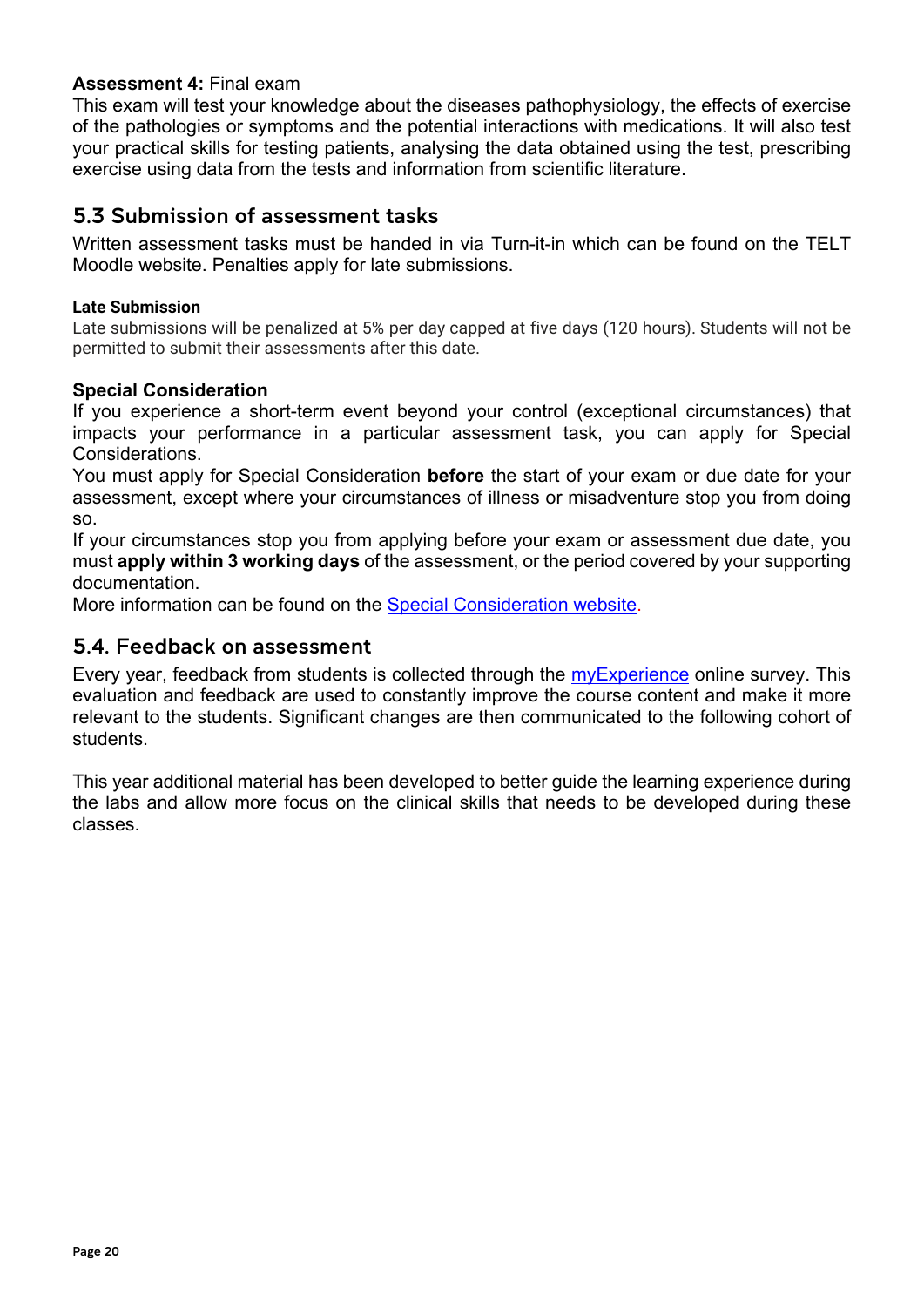# <span id="page-20-0"></span>6. Academic integrity, referencing and plagiarism

**Referencing** is a way of acknowledging the sources of information that you use to research your assignments. You need to provide a reference whenever you draw on someone else's words, ideas or research. Not referencing other people's work can constitute plagiarism.

Further information about referencing styles can be located at <https://student.unsw.edu.au/referencing>

*Academic integrity is fundamental to success at university. Academic integrity can be defined as a commitment to six fundamental values in academic pursuits: honesty, trust, fairness, respect, responsibility and courage.*[1](#page-20-3) *At UNSW, this means that your work must be your own, and others' ideas should be appropriately acknowledged. If you don't follow these rules, plagiarism may be detected in your work.* 

*Further information about academic integrity and plagiarism can be located at:*

- *The Current Students site* <https://student.unsw.edu.au/plagiarism>*, and*
- *The ELISE training site* <http://subjectguides.library.unsw.edu.au/elise/presenting>

*The Conduct and Integrity Unit provides further resources to assist you to understand your conduct obligations as a student:* <https://student.unsw.edu.au/conduct>*.*

# <span id="page-20-1"></span>7. Readings and resources

**Textbook 1**: Brooks G.A., Fahey T.D. and Baldwin K.M. (2004). Exercise Physiology, human bioenergetics and its application. McGraw-Hill. 4<sup>th</sup> Ed.

**Textbook 2:** Hampton R.J. (2013). The ECG made easy. Churchill Livingstone Elsevier. 8<sup>th</sup> Ed. **Textbook 3**: LeMura L.M. and von Duvillard S.P. (2004). Clinical Exercise Physiology: Application and Physiological Principles. Lippincott Williams and Wilkins. (Purchase at the bookshop, Also in special reserve)

**Textbook 4**: Ehrman J.K., Gordon P.M., Visich P.S. and Keteyian S.J. (2019). Clinical Exercise Physiology. Human Kinetics. 4<sup>th</sup> Ed.

**Textbook 5**: American College of Sports Medicine (2014). ACSM's Guidelines for Exercise Testing and Prescription. Lippincott Williams and Wilkins. 9<sup>th</sup> Ed

# <span id="page-20-2"></span>8. Administrative matters

Student enquiries should be submitted via student portal [https://portal.insight.unsw.edu.au/web](https://portal.insight.unsw.edu.au/web-forms/)[forms/](https://portal.insight.unsw.edu.au/web-forms/)

<span id="page-20-3"></span><sup>1</sup> International Center for Academic Integrity, 'The Fundamental Values of Academic Integrity', T. Fishman (ed), Clemson University, 2013.